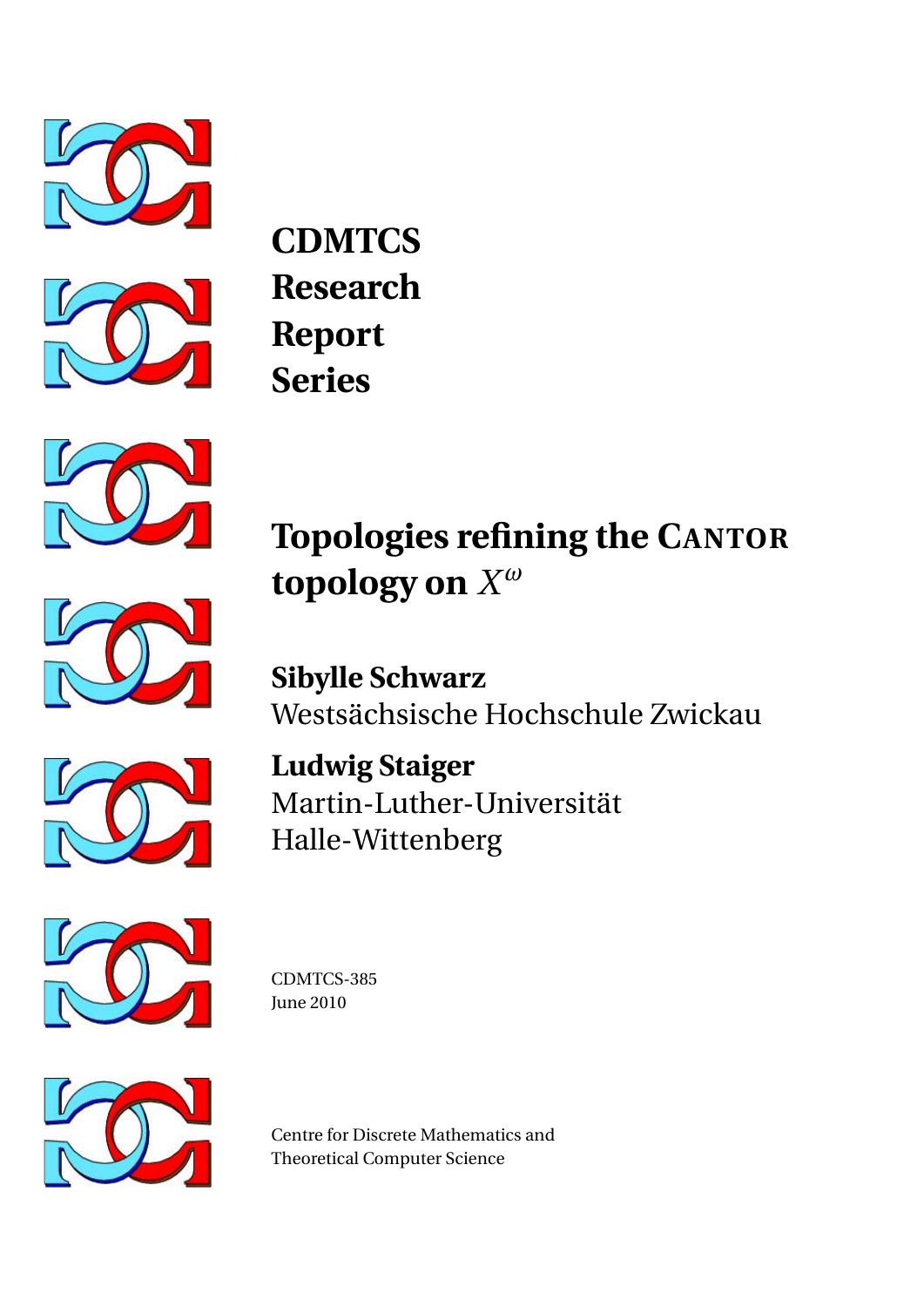# **Topologies refining the CANTOR topology on** *X ω*

*Sibylle Schwarz*<sup>∗</sup>

Westsächsische Hochschule Zwickau Fachgruppe Informatik Dr.-Friedrichs-Ring 2A, D-08056 Zwickau, Germany

and

*Ludwig Staiger*† Martin-Luther-Universität Halle-Wittenberg Institut für Informatik von-Seckendorff-Platz 1, D–06099 Halle (Saale), Germany

#### **Abstract**

The space of one-sided infinite words plays a crucial rôle in several parts of Theoretical Computer Science. Usually, it is convenient to regard this space as a metric space, the CANTOR space. It turned out that for several purposes topologies other than the one of the CANTOR space are useful, e.g. for studying fragments of first-order logic over infinite words or for a topological characterisation of random infinite words.

It is shown that both of these topologies refine the topology of the CAN-TOR space. Moreover, from common features of these topologies we extract properties which characterise a large class of topologies. It turns out that, for this general class of topologies, the corresponding closure and interior operators respect the shift operations and also, to some respect, the definability of sets of infinite words by finite automata.

<sup>∗</sup> email: sibylle.schwarz@fh-zwickau.de

 $^\dagger$ email: ludwig.staiger@informatik.uni-halle.de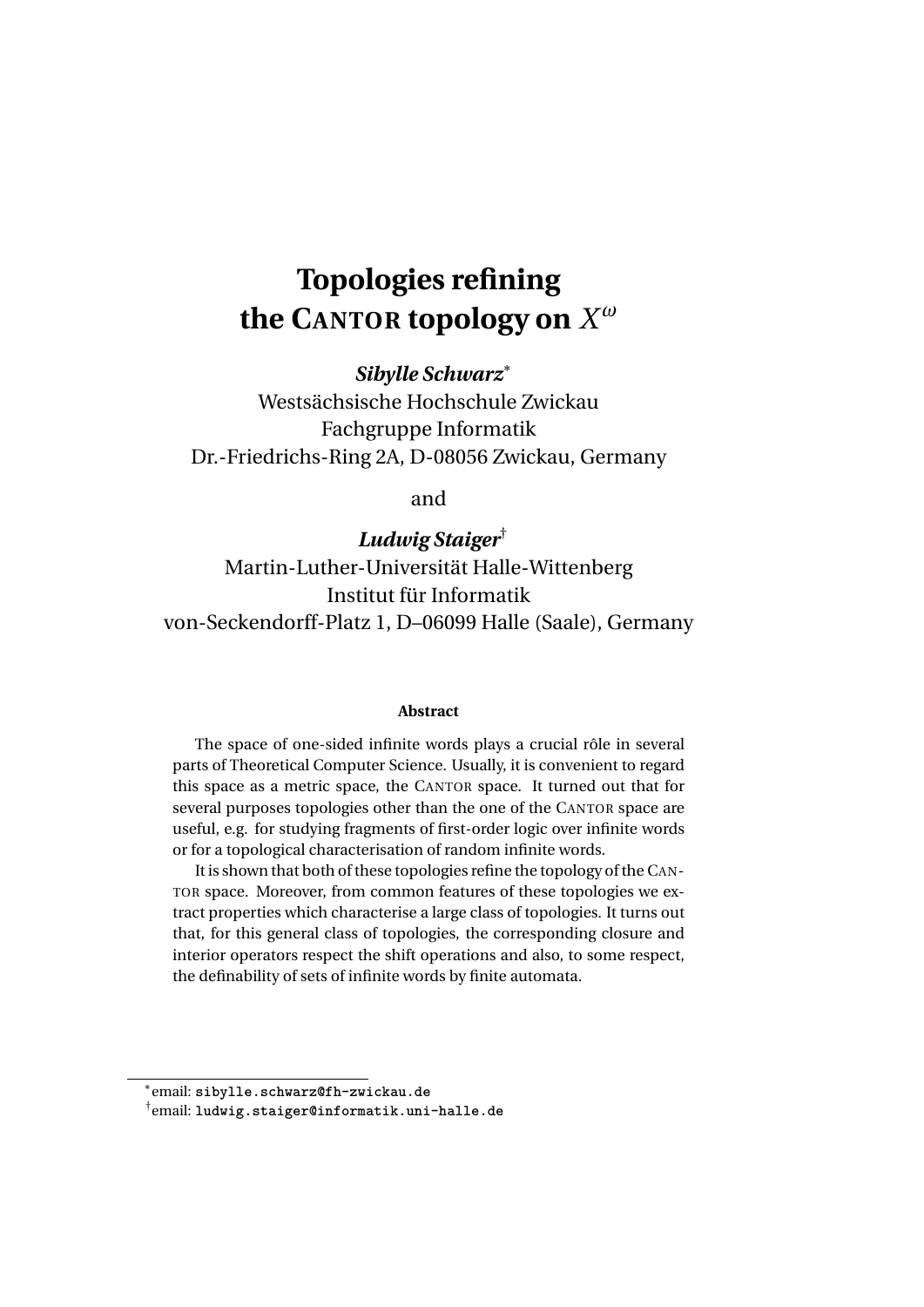# **Contents**

|   | <b>Notation and Preliminaries</b>                    |                                                        |                |
|---|------------------------------------------------------|--------------------------------------------------------|----------------|
|   |                                                      | 1.1 Topological Spaces in General                      | $\overline{4}$ |
|   |                                                      |                                                        | 5              |
|   | 1.3 <sup>°</sup>                                     |                                                        | 6              |
|   |                                                      | 2 Topologies Refining the CANTOR Topology              | 6              |
| 3 | <b>Topologies Related to Finite Automata</b>         |                                                        |                |
|   |                                                      |                                                        | 9              |
|   |                                                      |                                                        | 11             |
|   | 3.3 <sub>1</sub>                                     |                                                        | 12             |
|   |                                                      | 3.4 The BÜCHI topology and the hierarchy of topologies | 13             |
|   |                                                      |                                                        | 14             |
| 4 | <b>Topologies Obtained by Adding Isolated Points</b> |                                                        |                |
|   |                                                      |                                                        | 15             |
|   |                                                      |                                                        | 16             |
|   | 4.3                                                  |                                                        | 17             |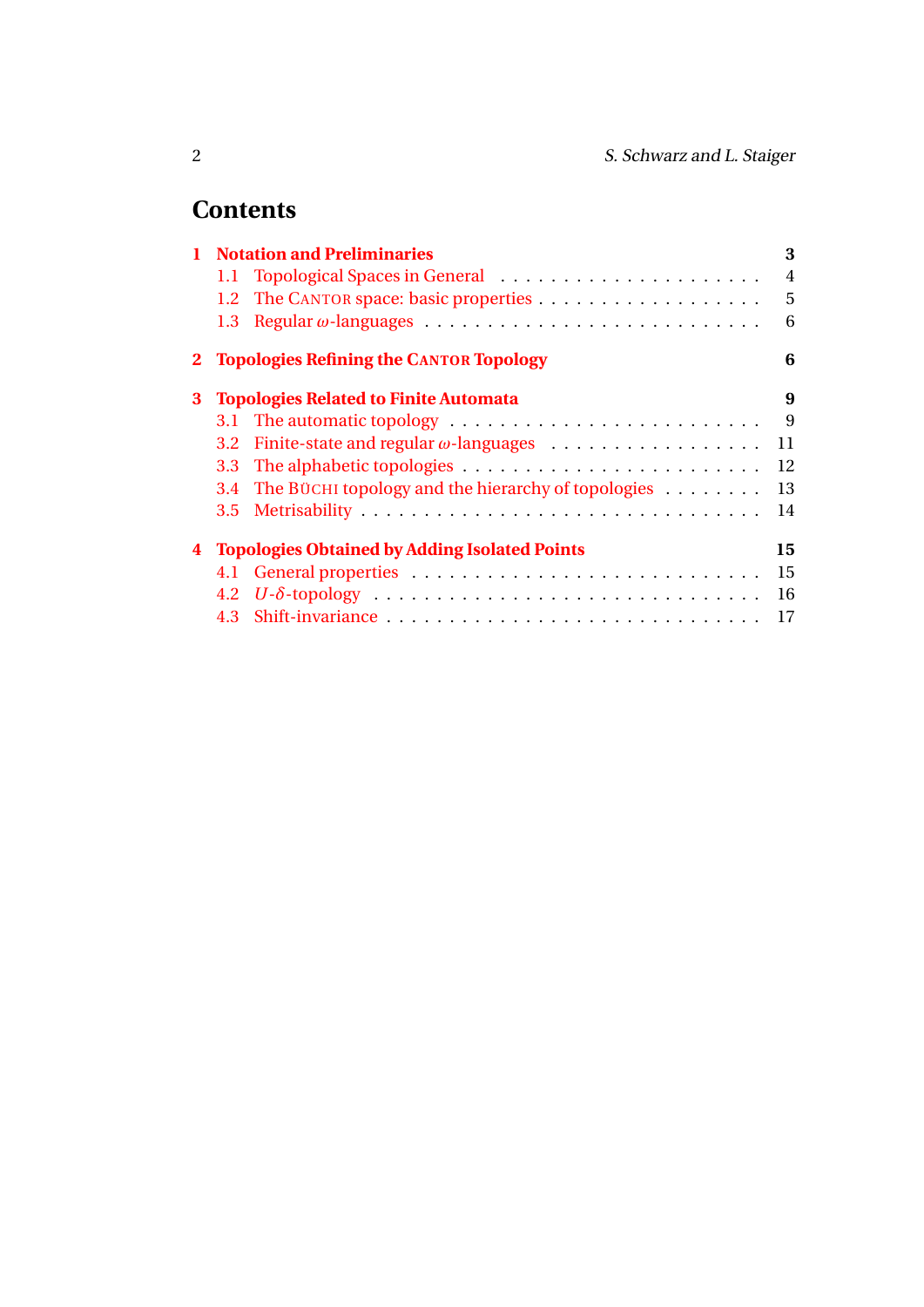The space of one-sided infinite words plays a crucial rôle in several parts of Theoretical Computer Science (see [\[PP04,](#page-18-0) [TB70\]](#page-19-0) and the surveys [\[HR86,](#page-18-1) [St97,](#page-18-2) [Th90,](#page-19-1) [Th97\]](#page-19-2)). Usually, it is convenient to regard this space as a topological space provided with the CANTOR topology. This topology can be also considered as the natural continuation of the left topology of the prefix relation on the space of finite words; for a survey see  $[CJ09]$ .

It turned out that for several purposes other topologies on the space of infinite words are also useful [\[Re86,](#page-18-4) [St87\]](#page-18-5), e.g. for investigations in first-order logic [\[DK09\]](#page-18-6), to characterise the set of random infinite words [\[CM03\]](#page-18-7) or the set of disjunctive infinite words [\[St05\]](#page-19-3) and to describe the converging behaviour of not necessarily hyperbolic iterative function systems [\[FS01,](#page-18-8) [St03\]](#page-19-4).

Most of these papers use topologies on the space of infinite words which are certain refinements of the CANTOR topology showing a certain kind of shift invariance. The aim of this paper is to give a unified treatment of those topologies and to investigate their relations to CANTOR topology.

Special attention is paid to subsets of the space of infinite words definable by finite automata. It turns out that several of the refinements of the CAN-TOR topology under consideration behave well with respect to finite automata, that is, the corresponding closure and interior operators preserve at least one of the classes of finite-state or regular *ω*-languages.

# <span id="page-3-0"></span>**1 Notation and Preliminaries**

We introduce the notation used throughout the paper. By  $\mathbb{N} = \{0, 1, 2, ...\}$  we denote the set of natural numbers. Let *X* be a finite alphabet of cardinality  $|X| = r \ge 2$ . By  $X^*$  we denote the set (monoid) of words on *X*, including the *empty word e*, and  $X^{\omega}$  is the set of infinite sequences ( $\omega$ -words) over *X*. For  $w \in X^*$  and  $\eta \in X^* \cup X^{\omega}$  let  $w \cdot \eta$  be their *concatenation*. This concatenation product extends in an obvious way to subsets  $W \subseteq X^*$  and  $P \subseteq X^* \cup X^{\omega}$ . For a  $\tilde{L}$ anguage  $W$  let  $W^*:=\bigcup_{i\in\mathbb{N}}W^i$  be the *submonoid* of  $X^*$  generated by  $W$ , and by  $W^{\omega} := \{w_1 \cdots w_i \cdots : w_i \in W \setminus \{e\}\}\$  we denote the set of infinite strings formed by concatenating words in *W*. Furthermore  $|w|$  is the *length* of the word  $w \in X^*$ and **pref**(*P*) is the set of all finite prefixes of strings in  $P \subseteq X^* \cup X^{\omega}$ . We shall abbreviate  $w \in \text{pref}(\eta)$   $(\eta \in X^* \cup X^{\omega})$  by  $w \sqsubseteq \eta$ . A language  $V \subseteq X^*$  is called a *prefix-free* provided for arbitrary  $w, v \in V$  the relation  $w \subseteq v$  implies  $w = v$ .

Further we denote by  $P/w := \{ \eta : w \cdot \eta \in P \}$  the *left derivative* or *state* of the set *P* ⊆ *X*<sup>\*</sup> ∪ *X<sup>ω</sup>* generated by the word *w*. We refer to *P* as *finite-state* provided the set of states  $\{P/w : w \in X^*\}$  is finite. It is well-known that a language  $W \subseteq X^*$ is finite state if and only if it is accepted by a finite automaton, that is, it is a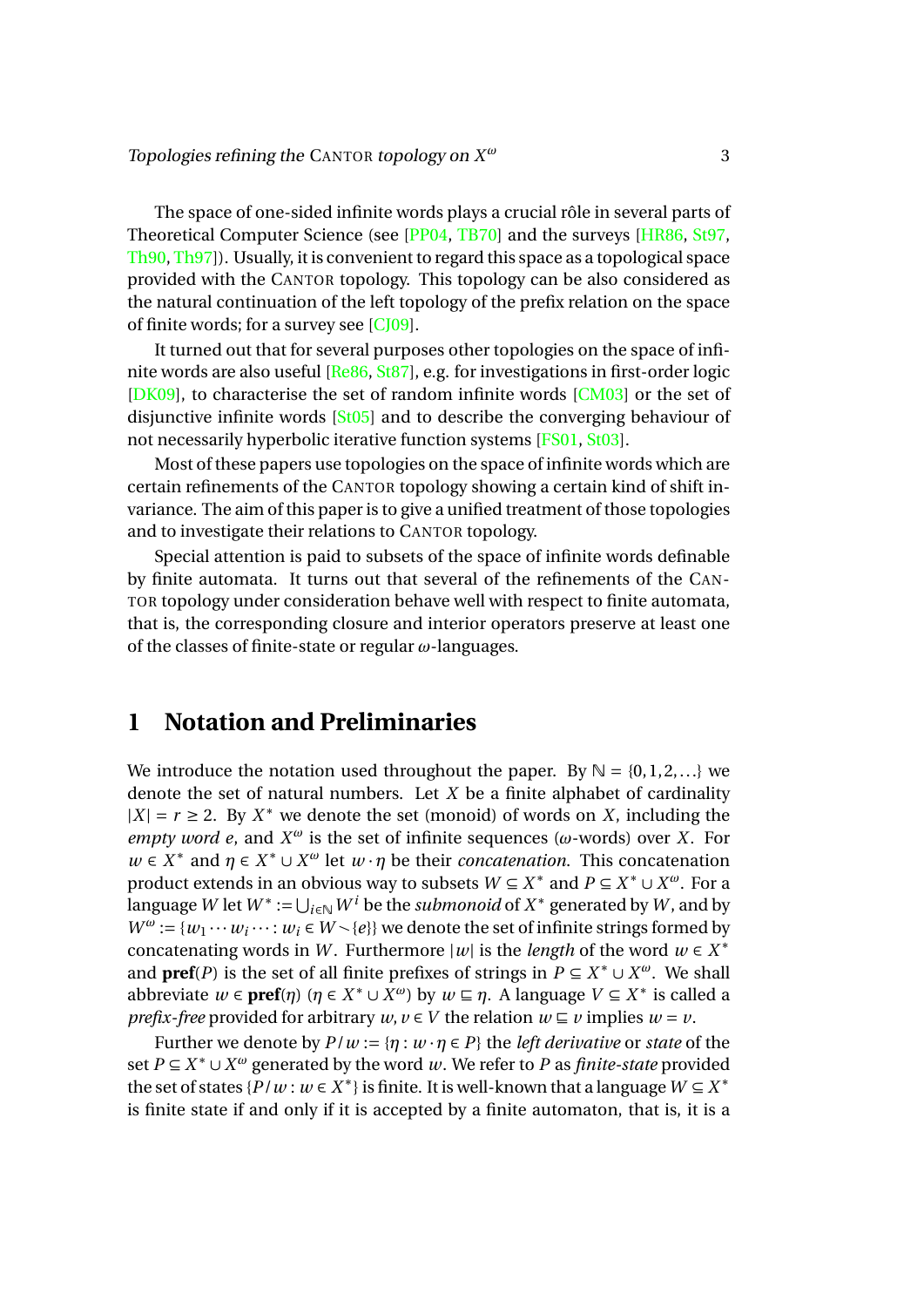regular language.<sup>[1](#page-4-1)</sup>

In the case of *ω*-languages *regular ω-languages*, that is, *ω*-languages accepted by finite automata, are the finite unions of sets of the form *W* ·*V <sup>ω</sup>*, where *W* and *V* are regular languages (cf. e.g. [\[St97\]](#page-18-2)). In particular, every regular *ω*-language is finite-state, but, as it was observed in [\[Tr62\]](#page-19-5), not every finite-state *ω*-language is regular (cf. also [\[St83\]](#page-18-9)).

It is well-known that the families of regular or finite-state *ω*-languages are closed under Boolean operations [\[PP04,](#page-18-0) [TB70,](#page-19-0) [HR86,](#page-18-1) [St97,](#page-18-2) [Th90,](#page-19-1) [Th97\]](#page-19-2) or [\[St83\]](#page-18-9).

### <span id="page-4-0"></span>**1.1 Topological Spaces in General**

A topological space is a pair  $(\mathscr{X},\mathscr{O})$  where  $\mathscr{X}$  is a non-empty set and  $\mathscr{O}\subseteq 2^{\mathscr{X}}$  is a family of subsets of  $\mathscr X$  which is closed under arbitrary union and under finite intersection. The family  $\mathcal O$  is usually called the family of *open* subsets of the space  $\mathscr X$ . Their complements are referred to as *closed* sets of the space  $\mathscr X$ .

As usually, a set  $\mathbb{B} \subseteq \mathcal{O}$  is a *base* for a topology  $(\mathcal{X}, \mathcal{O})$  on  $\mathcal{X}$  provided every set  $M \in \mathcal{O}$  is the (possibly empty) union of sets from  $\mathbb{B}$ . Thus it does no harm if one considers bases containing  $\varnothing$ . It is well-known that a family of subsets  $\mathbb B$  of a set  $\mathcal T$  which is closed under finite intersection generates in this way a topology on  $\mathcal{T}$ .

KURATOWSKI observed that topological spaces can be likewise defined using closure or interior operators. A topological *interior* operator  $\mathcal{J}$  is a mapping  $\mathscr{J}: 2^{\mathscr{X}} \to 2^{\mathscr{X}}$  satisfying the following relations. It assigns to a subset  $M \!\subseteq\! \mathscr{X}$  the largest open set contained in *M*.

$$
\mathscr{JX} = \mathscr{X} \n\mathscr{J}\mathscr{M} = \mathscr{J}M \subseteq M, \text{ and } \n\mathscr{J}(M_1 \cap M_2) = \mathscr{J}M_1 \cap \mathscr{J}M_2
$$
\n(1)

The interior operator  $\mathcal J$  mapping each subset  $M \subseteq \mathcal X$  to the largest open set contained in *M* can be described as follows.

$$
\mathcal{J}(M) := \bigcup \{ B : B \subseteq M \land B \in \mathbb{B} \} \tag{2}
$$

Using the complementary (duality) relation between open and closed sets one defines the *closure* (smallest closed set containing) of *M* as follows.

<span id="page-4-2"></span>
$$
\mathcal{C}M := \mathcal{X} \setminus \mathcal{J}(\mathcal{X} \setminus M) \tag{3}
$$

<span id="page-4-1"></span><sup>&</sup>lt;sup>1</sup>Observe that the relation ∼*P* defined by  $w \sim p v$  iff  $P/w = P/v$  is the NERODE right congruence of *P*.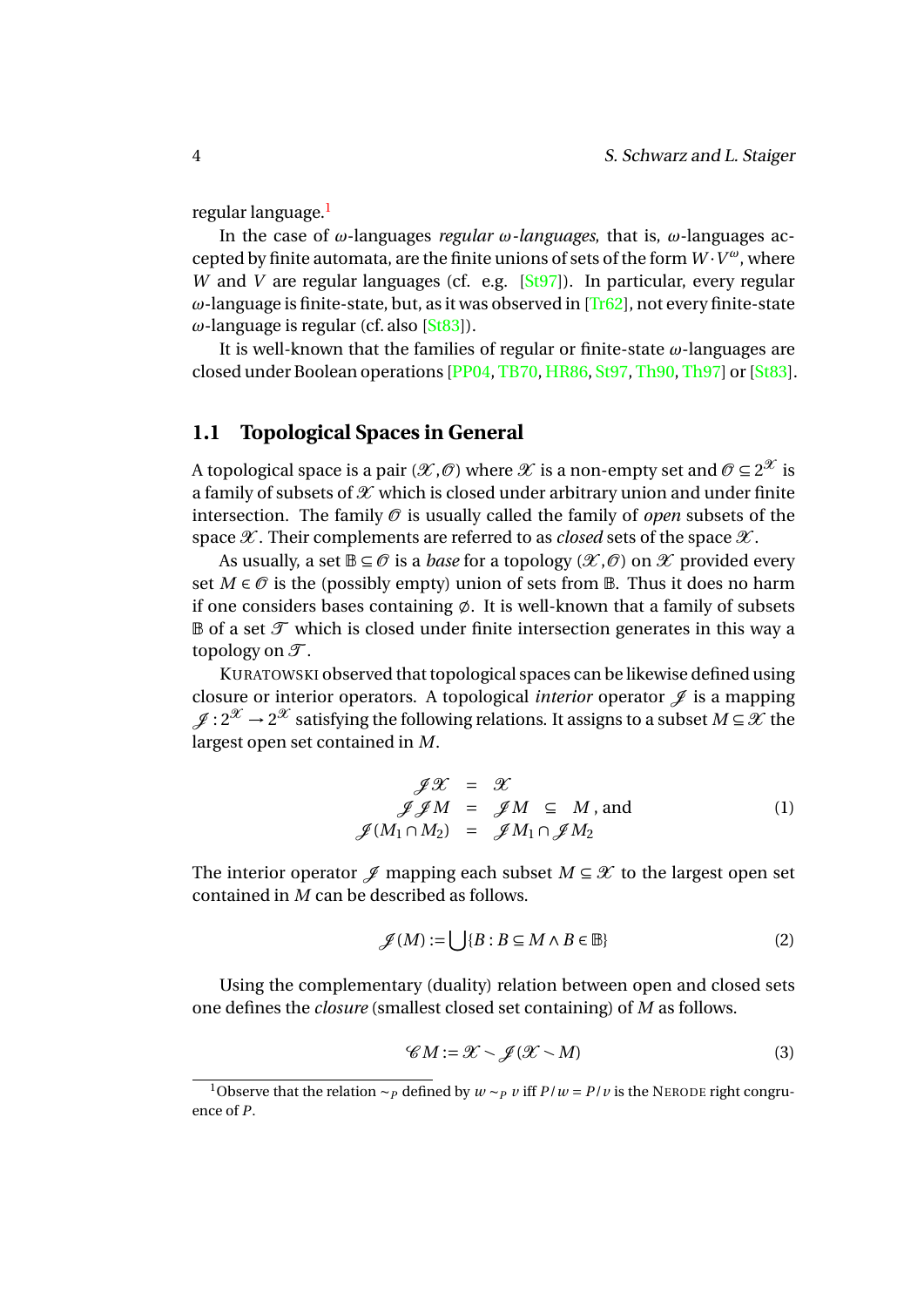Topologies refining the CANTOR topology on *X <sup>ω</sup>* 5

Then the following holds.

$$
\mathcal{C} \phi = \phi
$$
  
\n
$$
\mathcal{C} \mathcal{C} M = \mathcal{C} M \supseteq M
$$
  
\n
$$
\mathcal{C}(M_1 \cup M_2) = \mathcal{C} M_1 \cup \mathcal{C} M_2
$$
\n(4)

As usual, in a topological space, we denote the classes of countable unions of closed sets as  $\mathbf{F}_{\sigma}$  and of countable intersections of open sets as  $\mathbf{G}_{\delta}$ .

### <span id="page-5-0"></span>**1.2 The CANTOR space: basic properties**

In this section we list some properties of the CANTOR space (see [\[PP04,](#page-18-0) [St97,](#page-18-2) [Th90,](#page-19-1) [TB70\]](#page-19-0)).

We consider the space of infinite words (*ω*-words) *X <sup>ω</sup>* as a metric space with metric  $\rho$  defined as follows

<span id="page-5-7"></span><span id="page-5-4"></span>
$$
\varrho(\xi,\eta) := \begin{cases} 0, & \text{if } \xi = \eta \text{, and} \\ \sup\{|X|^{-|w|} : w \in \text{pref}(\xi) \cap \text{pref}(\eta)\} & \text{if } \xi \neq \eta. \end{cases}
$$
(5)

This space  $(X^\omega, \rho)$  can be also considered as a topological space with base  $\mathbb{B}_{C} := \{w \cdot X^{\omega} : w \in X^* \} \cup \{\emptyset\}.^2$  $\mathbb{B}_{C} := \{w \cdot X^{\omega} : w \in X^* \} \cup \{\emptyset\}.^2$ 

Then the following is well-known.

- **Property 1** *1. Open sets in* CANTOR *space*  $(X^{\omega}, \varrho)$  *are of the form W*  $\cdot X^{\omega}$  *where*  $W \subseteq X^*$ .
	- *2. A subset*  $E \subseteq X^{\omega}$  *is open and closed (clopen) if and only if*  $E = W \cdot X^{\omega}$  *where*  $W \subseteq X^*$  *is finite.*
	- *3. A subset*  $F \subseteq X^{\omega}$  *is closed if and only if*  $F = \{\xi : \textbf{pref}(\xi) \subseteq \textbf{pref}(F)\}.$
	- *4.*  $\mathcal{C}(F) := \{\xi : \xi \in X^{\omega} \land \textbf{pref}(\xi) \subseteq \textbf{pref}(F)\} = \bigcap_{n \in \mathbb{N}} (\textbf{pref}(F) \cap X^n) \cdot X^{\omega}$  *is the closure of F.*
	- *5. If F* is a finite-state  $\omega$ -language then  $\mathcal{C}(F)$  *and*  $\mathcal{J}(F)$  *are regular*  $\omega$ -languages.

<span id="page-5-6"></span><span id="page-5-5"></span>Moreover, the CANTOR space  $(X^\omega, \rho)$  is a compact space, that is, for every family of open sets  $(E_i)_{i \in I}$  such that  $\bigcup_{i \in I} E_i = X^\omega$  there is a finite sub-family  $(E_i)_{i \in I}$ satisfying  $\bigcup_{i \in I'} E_i = X^\omega$ . This property is in some sense characteristic for the CANTOR topology on *X <sup>ω</sup>*. In particular, no topology refining CANTOR topology and having at least one isolated point<sup>[3](#page-5-2)</sup> is compact.

<span id="page-5-1"></span> $^2$ It is sometimes convenient to include the empty set into a base. Here  $\mathbb{B}_{\mathbb{C}}$  becomes a Boolean algebra.

<span id="page-5-3"></span><span id="page-5-2"></span><sup>3</sup>A point *ξ* ∈ *X <sup>ω</sup>* is called *isolated* if {*ξ*} is an open set.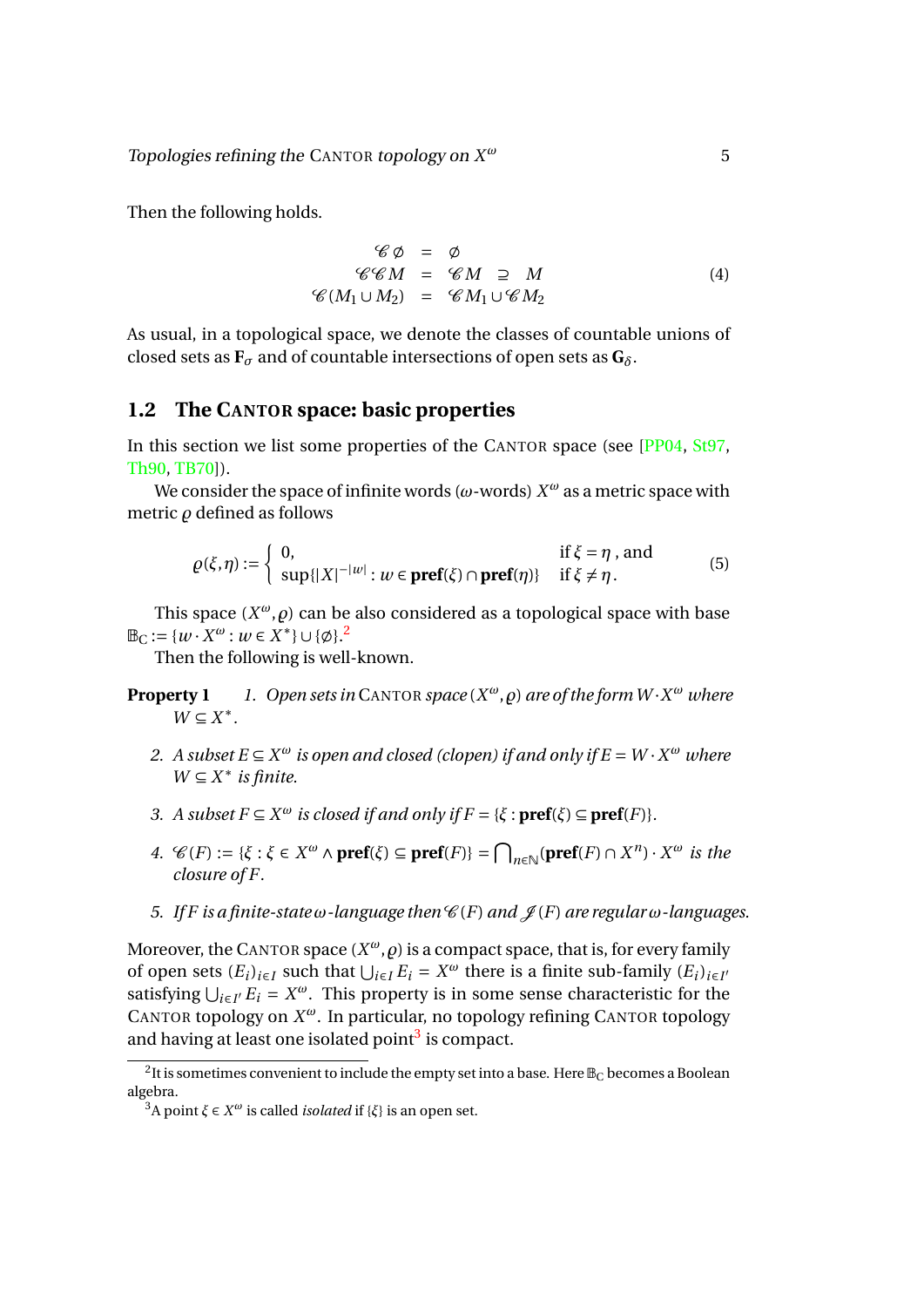**Lemma 2** *Let*  $(X^{\omega}, \mathcal{O})$  *be a topology such that*  $\{W \cdot X^{\omega} : W \subseteq X^*\} \subseteq \mathcal{O}$  *and there*  $iS$  *a*  $\xi \in X^{\omega}$  *satisfying* { $\xi$ }  $\in \mathcal{O}$ . Then the space ( $X^{\omega}, \mathcal{O}$ ) *is not compact.* 

*Proof.* It suffices to give an infinite family  $(E_i)_{i \in \mathbb{N}}$  of pairwise disjoint open sets with  $\bigcup_{i \in \mathbb{N}} E_i = X^\omega$ .

Let  $U := (\textbf{pref}(\xi) \cdot X) \setminus \textbf{pref}(\xi)$ . Then the sets  $w \cdot X^{\omega}$ ,  $w \in U$ , are pairwise dis*j* oint and satisfy *ξ* ∉ *w* · *X<sup>ω</sup>*. It is now easy to see that  $X^ω = \{\xi\} ∪ ∪_{w ∈ U} w ⋅ X^ω$ . </u>

#### <span id="page-6-0"></span>**1.3 Regular** *ω***-languages**

As a last part of this section we mention some facts on regular *ω*-languages known from the literature, e.g. [\[PP04,](#page-18-0) [St97,](#page-18-2) [Th90,](#page-19-1) [TB70\]](#page-19-0).

The first one shows the importance of ultimately periodic *ω*-words. Denote by Ult:=  $\{w \cdot v^{\omega} : w, v \in X^* \setminus \{e\}\}$  the set of ultimately periodic  $\omega$ -words.

**Lemma 3 (BÜCHI)** *The class of regular ω-languages is a Boolean algebra.*

*Every non-empty regular ω-language contains an ultimately periodic ω-word, and regular*  $\omega$ *-languages*  $E, F \subseteq X^{\omega}$  *coincide if only*  $E \cap \text{Ult} = F \cap \text{Ult}$ *.* 

<span id="page-6-4"></span>The next one gives a connection between accepting devices and topology.

**Theorem 4 (Landweber)** *An ω-language F is accepted by a deterministic* BÜCHI *automaton if and only if F is regular and a* **G***δ-set.*

And, finally, we obtain a topological sufficient condition when finite-state *ω*languages are regular.

**Theorem 5 ([\[St83\]](#page-18-9))** *Every finite-state*  $\omega$ *-language in the class*  $\mathbf{F}_{\sigma} \cap \mathbf{G}_{\delta}$  *is already regular.*

# <span id="page-6-1"></span>**2 Topologies Refining the CANTOR Topology**

In this section we consider some general principles pursued in this paper of the refinement of the CANTOR topology. Most of the following topologies are defined by introducing a suitable base for the topology. In the sequel, we will often require that our bases  $\mathbb{B} \subseteq 2^{X^{\omega}}$  in the space  $X^{\omega}$  satisfy the following condition.

<span id="page-6-2"></span>**Definition 6** *We will refer to a base*  $\mathbb B$  *for a topology*  $\mathcal T$  *on*  $X^\omega$  *as* shift-invariant *provided*

<span id="page-6-3"></span>
$$
\forall F \forall w \forall v (F \in \mathbb{B} \land w \in X^* \land v \in \mathbf{pref}(F) \to w \cdot F, F / v \in \mathbb{B}).\tag{6}
$$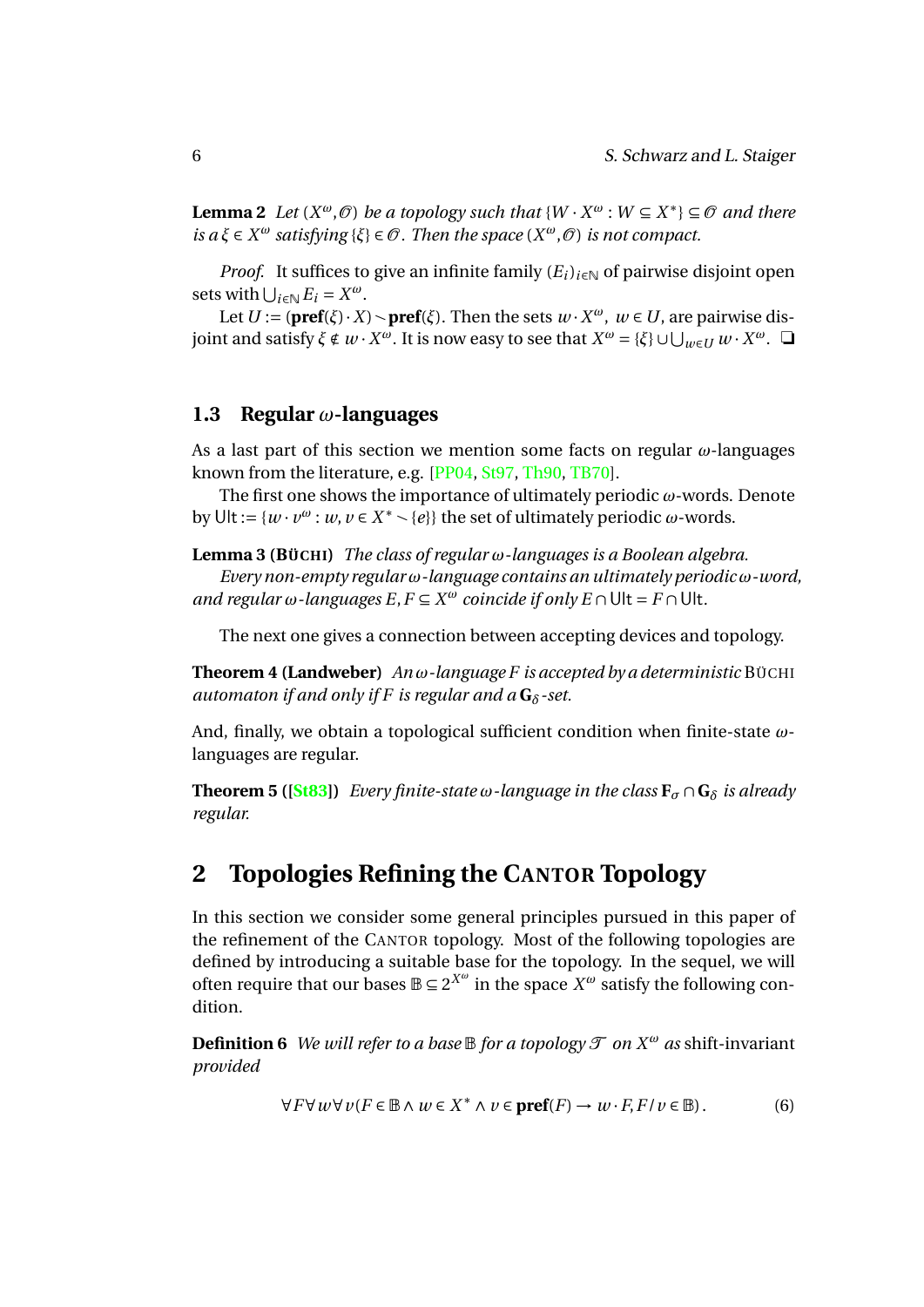The property in Definition [6](#page-6-2) is, in particular, satisfied for the base  $\mathbb{B}_C$ . It is now easy to see that for shift-invariant bases the following holds true.

Topologies on the space of finite words satisfying the same condition as in Eq. [\(6\)](#page-6-3) were investigated in [\[Pr80\]](#page-18-10).

**Property 7** *1. If*  $\mathbb B$  *is a shift invariant base for a topology on*  $X^\omega$  *then*  $\forall w(w \in Y)$  $X^* \to \forall E(E \in \mathbb{B} \leftrightarrow w \cdot E \in \mathbb{B})$ ).

- <span id="page-7-0"></span>*2. If*  $\mathbb B$  *is a base for a topology on*  $X^{\omega}$  *satisfying*  $X^{\omega} \in \mathbb B$  *and*  $\forall w(w \in X^* \rightarrow Y^* \cup Y^*$  $∀E(E ∈ ℝ ↔ w · E ∈ ℝ))$  *then* ℝ *is shift-invariant.*
- <span id="page-7-1"></span>3. *A topology*  $\mathcal{T}$  *on*  $X^{\omega}$  *has a shift-invariant base if and only if*  $\forall$  *w*( $w \in X^* \rightarrow$  $∀E(E is open in  $\mathcal{T} \leftrightarrow w \cdot E$  is open in  $\mathcal{T}$ )).$

The proof of Property [7.](#page-7-0)[3](#page-7-1) uses the obvious fact that the set of all open sets is itself a base for the topology.

Moreover, Property [7](#page-7-0)[.3](#page-7-1) shows that all topologies on *X <sup>ω</sup>* having a shift-invariant base refine the CANTOR topology. The converse is not true as we shall see in Section [4.3.](#page-17-0)

Next we are going to describe the interior operator in topologies on *X <sup>ω</sup>* having a shift-invariant base. To this end we call a subset  $M_\mathbb{B} \subseteq \mathbb{B}$  of a base a *shift generator* of  $\mathbb{B}$  provided  $\mathbb{B} \setminus \{\emptyset\} \subseteq \{w \cdot E : w \in X^* \land E \in M_{\mathbb{B}}\}$ . In particular, if  $\mathbb{B}$ is shift invariant,  $\mathbb B$  itself and  $\mathbb B \setminus \{\emptyset\}$  are shift generators of  $\mathbb B$ . For the CANTOR topology, for instance,  $M_{\mathbb{B}_C} = \{X^{\omega}\}\$ is a minimal shift generator of  $\mathbb{B}_C$ .

Now, the interior operator can be described using a suitably chosen shift generator  $M_{\mathbb{B}}$  and the following construction. Let  $E, F \subseteq X^{\omega}$ . We set

$$
L(F; E) := \{ w : w \in X^* \wedge F / w \supseteq E \}.
$$
 (7)

<span id="page-7-2"></span>**Lemma 8** *Let*  $\mathbb B$  *be a shift-invariant base, and let*  $M_{\mathbb B} \subseteq \mathbb B$  *be a shift generator of B. If*  $\mathcal{I}$  *is the corresponding interior operator then* 

<span id="page-7-3"></span>
$$
\mathscr{J}(F) = \bigcup_{E \in M \mathbb{B}} L(F; E) \cdot E
$$

*for every*  $F \subseteq X^{\omega}$ .

*Proof.* Since  $\mathcal{J}(F)$  is open, it is a union of base sets. In view of the special property of our base there are a family of sets  $E_i \in M_i$  and a family of words  $w_j$  ∈  $X^*$  such that  $\mathscr{J}(F) = \bigcup_{j \in J} w_j \cdot E_j$ . Thus  $F/w_j \supseteq E_j$  for  $j \in J$ , that is,  $w_j \in$  $L(F; E_j)$ . Now, the assertion follows with  $\bigcup_{j \in J} w_j \cdot E_j = \bigcup_{j \in J} L(F; E_j) \cdot E_j$ . ❏ It should be mentioned that the languages *L*(*F*;*E*) have a simple structure, if only *F* has a simple structure.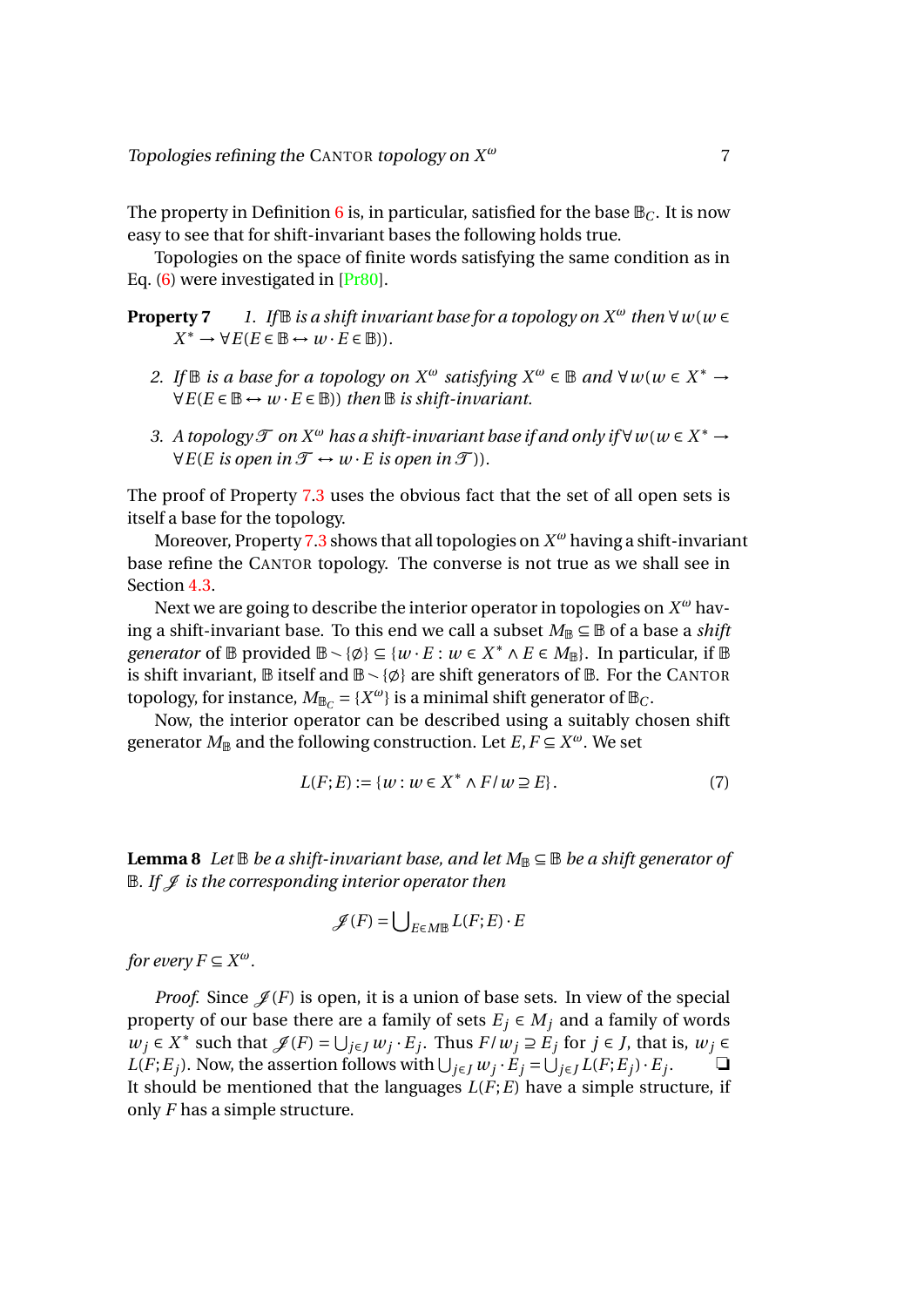**Lemma 9** *If*  $F \subseteq X^{\omega}$  *is finite-state then L(F; E) is a regular language.* 

*Proof.* It suffices to prove the identity

<span id="page-8-1"></span><span id="page-8-0"></span>
$$
L(F/v;E) = L(F;E)/v.
$$
\n(8)

Indeed, we have  $w \in L(F/v; E)$  if and only if  $F/(v \cdot w) \supseteq E$  which, in turn, is equivalent to  $v \cdot w \in L(F;E)$ , that is,  $w \in L(F;E)/v$ .

The subsequent lemma shows that for shift-invariant topologies on *X <sup>ω</sup>* the closure and the interior operator are stable with respect to the derivative.

**Lemma 10** *If*  $\mathbb{B}$  *is a shift-invariant base then*  $\mathscr{J}_{\mathbb{B}}(F)/v = \mathscr{J}_{\mathbb{B}}(F/v)$  and  $\mathscr{C}_{\mathbb{B}}(F)/v =$  $\mathscr{C}_{\mathbb{B}}(F/v)$  *for all*  $F \subseteq X^{\omega}$  *and*  $v \in X^*$ *.* 

*Proof.* Let *M*<sup>B</sup> be a shift generator for **B**. Then, in view of Eq. [\(8\)](#page-8-0),

 $\mathscr{J}_{\mathbb{B}}(F)/v = (\bigcup_{E \in M \mathbb{B}} L(F;E) \cdot E)/v$  $= \bigcup_{E \in M \mathbb{B}} (L(F;E)/v) \cdot E \cup \bigcup_{E \in M \mathbb{B}} \bigcup_{v',v''=v \atop v' \in L(F;E)} E/v''$ .

Thus it remains to show that  $E'/v'' \subseteq \bigcup_{E \in M \mathbb{B}} (L(F;E)/v) \cdot E$  whenever  $E' \in M_{\mathbb{B}}$ and  $v = v' \cdot v''$  with  $v' \in L(F; E)$ . In the case the latter conditions are satisfied we have  $F/v' \supseteq E'$  which implies  $F/v \supseteq E'/v''$ .

In view of Eq. [\(6\)](#page-6-3)  $E'/v'' \in \mathbb{B}$  for  $E' \in \mathbb{B}$ . Consequently, there are  $u \in X^*$ and an  $E'' \in M_{\mathbb{B}}$  such that  $E'/v'' = u \cdot E''$ . From  $F/v \supseteq E'/v'' = u \cdot E''$  follows  $(F/v)/u \supseteq E''$ , that is,  $u \in L(F/v; E'') = L(F; E'')/v$ . The proof is concluded by the now obvious observation  $E'/v'' = u \cdot E'' \subseteq (L(F; E'')/v) \cdot E''$ .

The proof for  $\mathcal{C}_{\mathbb{B}}$  follows from the identity  $X^{\omega} \setminus E/w = (X^{\omega} \setminus E/w)$  and Eq. [\(3\)](#page-4-2).  $\Box$ 

<span id="page-8-3"></span>As a consequence of Lemma [10](#page-8-1) we obtain

**Corollary 11** *If*  $\mathbb{B}$  *is a shift-invariant base for a topology on*  $X^{\omega}$  *then*  $\mathscr{J}_{\mathbb{B}}(v \cdot F) =$  $\nu \cdot \mathscr{J}_{\mathbb{B}}(F)$  *and*  $\mathscr{C}_{\mathbb{B}}(\nu \cdot F) = \nu \cdot \mathscr{C}_{\mathbb{B}}(F)$  *for all*  $F \subseteq X^\omega$  *and*  $\nu \in X^*$ .

*Proof.* First observe that in view of Property [7.](#page-7-0)[3](#page-7-1) the topology  $\mathcal{T}_{\mathbb{B}}$  generated by the shift-invariant base B refines the CANTOR topology on *X <sup>ω</sup>*, hence every set  $v \cdot X^{\omega}$  is also open and closed in  $\mathcal{T}_{\mathbb{B}}$ . Consequently,  $\mathcal{J}_{\mathbb{B}}(v \cdot F) \subseteq \mathcal{C}_{\mathbb{B}}(v \cdot F) \subseteq$ *v* · *X ω*.

Now according to Lemma [10](#page-8-1) the identities  $\mathcal{J}_{\mathbb{B}}(F) = \mathcal{J}_{\mathbb{B}}((v \cdot F)/v) = \mathcal{J}_{\mathbb{B}}(v \cdot F)/v$ *F*)/*v* hold. This yields  $v \cdot \mathcal{J}_{\mathbb{B}}(F) = \mathcal{J}_{\mathbb{B}}(v \cdot F) \cap v \cdot X^{\omega}$  and the assertion follows with  $\mathcal{J}_{\mathbb{B}}(\nu \cdot F) \subseteq \nu \cdot X^{\omega}$ . The proof for  $\mathcal{C}_{\mathbb{B}}$  is the same. The following is a consequence of the Lemmata [8,](#page-7-2) [9](#page-7-3) and [10.](#page-8-1)

<span id="page-8-2"></span>**Corollary 12** *Let a base*  $\mathbb B$  *for a topology on*  $X^\omega$  *be shift-invariant and let*  $F \subseteq X^\omega$ *be a finite-state ω-language.*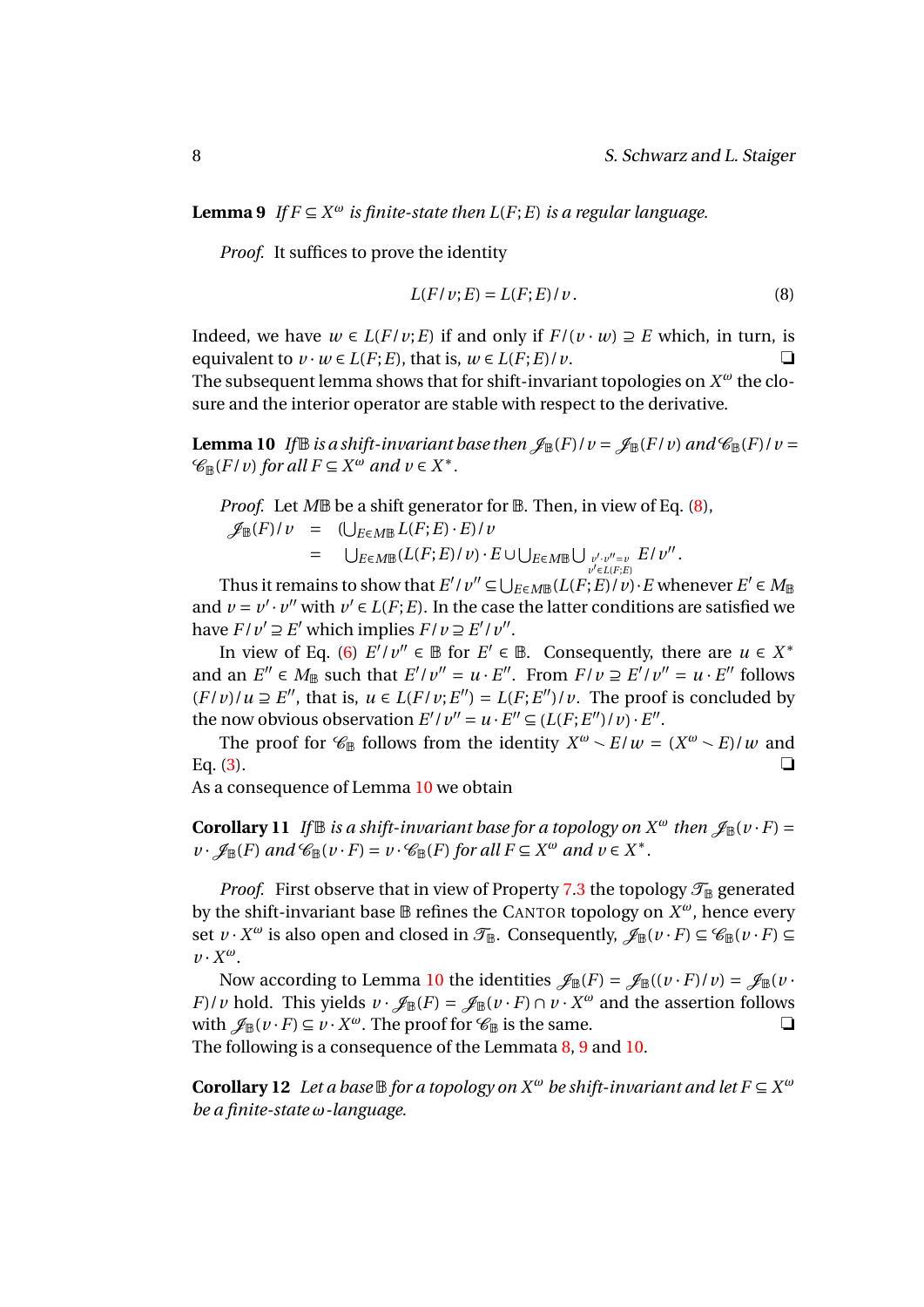- *1. Then*  $\mathscr{J}_{\mathbb{B}}(F)$  *and*  $\mathscr{C}_{\mathbb{B}}(F)$  *are finite-state*  $\omega$ *-languages.*
- <span id="page-9-2"></span>*2. If moreover, there is a finite shift generator M*B *of* B *consisting solely of regular*  $\omega$ *-languages then*  $\mathscr{J}_{\mathbb{B}}(F)$  *and*  $\mathscr{C}_{\mathbb{B}}(F)$  *are even regular*  $\omega$ *-languages.*

*Proof.* The classes of finite-state and regular *ω*-languages are both closed under Boolean operations. Thus the first assertion follows from Lemma [10.](#page-8-1)

For proving the assertion on the regularity of the  $\omega$ -languages  $\mathscr{J}_{\mathbb{B}}(F)$  and  $\mathcal{C}_{\mathbb{B}}(F)$  we observe that the strong assumption on  $M_{\mathbb{B}}$  and Lemmata [8](#page-7-2) and [9](#page-7-3) yield  $\mathscr{J}_{\mathbb{B}}(F) = \bigcup_{E \in M\mathbb{B}} L(F;E) \cdot E$  where the union is finite and  $L(F;E) \subseteq X^*$  and *E*  $\subseteq$  *X<sup>ω</sup>* are regular. Thus  $\mathscr{J}_{\mathbb{B}}(F)$  is also regular. The assertion for  $\mathscr{C}_{\mathbb{B}}(F)$  now follows from Eq. [\(3\)](#page-4-2).  $\Box$ 

# <span id="page-9-0"></span>**3 Topologies Related to Finite Automata**

In this section we consider four shift-invariant topologies refining CANTOR topology. These topologies are closely related to finite automata. The first topology is the smallest topology having all regular *ω*-languages which are also closed in CANTOR topology as open sets. This topology is remarkable because here all *ω*-languages accepted by deterministic BÜCHI-automata are closed.

The subsequent two topologies are derived from DIEKERT's and KUFLEIT-NER's [\[DK09\]](#page-18-6) alphabetic topology which is useful for investigations in restricted first-order theories for infinite words.

Finally, for the sake of completeness we add the topology having all regular *ω*-languages as open (and closed) sets.

Every of the four considered topologies has an infinite set of isolated points. Thus in view of Lemma [2](#page-5-3) none of them is a compact topology on *X ω*.

### <span id="page-9-1"></span>**3.1 The automatic topology**

**Definition 13** *The* automatic topology  $\mathcal{T}_A$  *on*  $X^\omega$  *is defined by the base* 

 $\mathbb{B}_A := \{F : F \subseteq X^\omega \land F \text{ is a regular } \omega \text{-language closed in } \mathbb{C} \land \text{ANDR space}\}.$ 

It should be remarked that the sets (open balls)  $w \cdot X^\omega$  are regular and closed in CANTOR space. Moreover, the properties of regular  $\omega$ -languages show that  $\mathbb{B}_A$ is shift-invariant. Thus the base  $\mathbb{B}_A$  contains  $\mathbb{B}_C$ , and the automatic topology refines the CANTOR topology.

 $\mathcal{T}_A$  has the following properties:

**Property 14** *1. If*  $F \subseteq X^{\omega}$  *is open (closed) in* CANTOR *topology*  $\mathcal{T}_C$  *then F is open (closed) in*  $\mathcal{T}_A$ *.*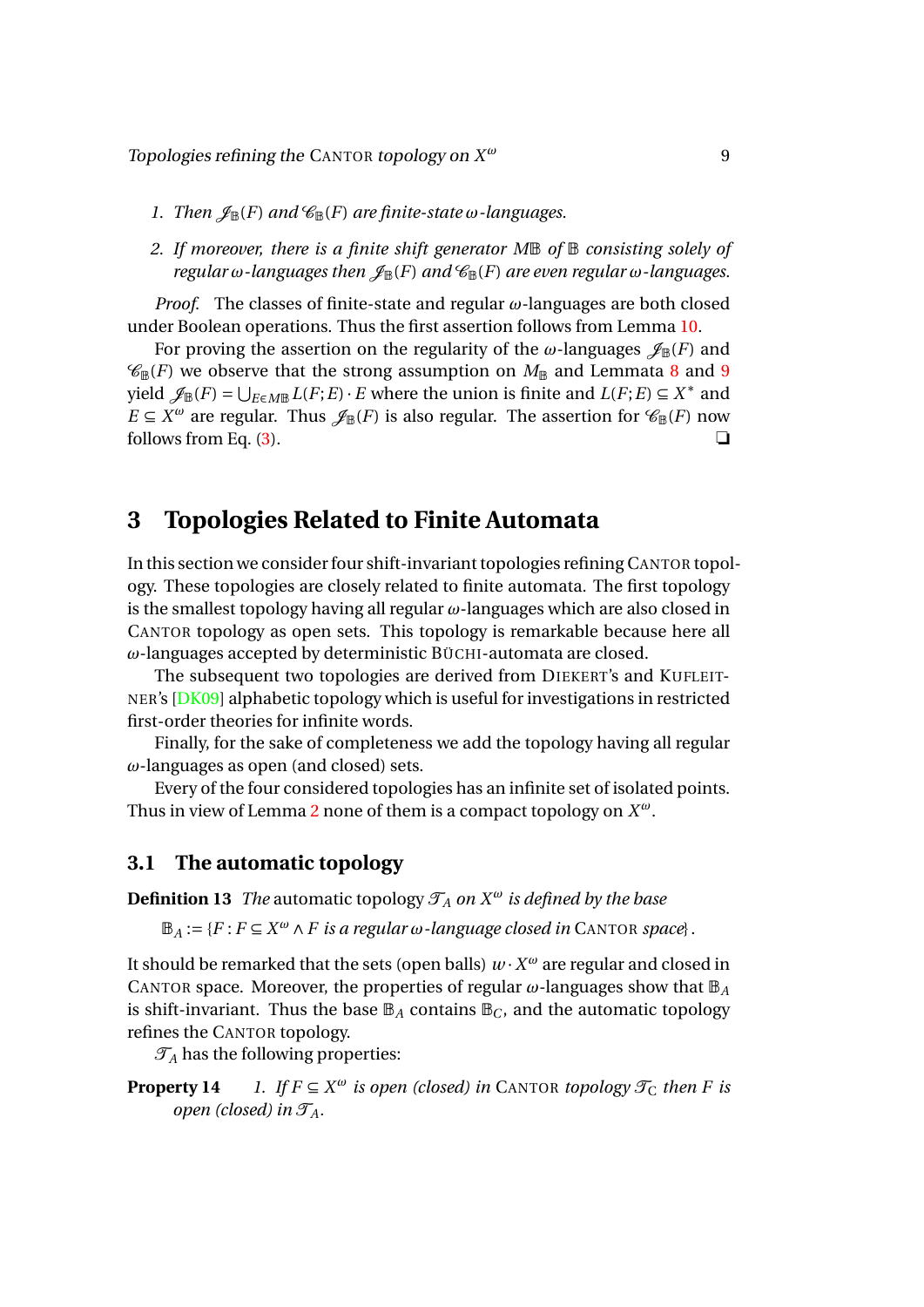- *2. Every non-empty set open in*  $\mathcal{T}_A$  *contains an ultimately periodic*  $\omega$ *-word.*
- *3. The set* Ult *of ultimately periodic ω-words is the set* I*<sup>A</sup> of all isolated points*  $in \mathcal{T}_A$ *.*

*Proof.* 1. and 2. are obvious.

3. Every  $\omega$ -language  $\{w \cdot v^{\omega}\} = w \cdot \{v\}^{\omega}$  is regular and closed in CANTOR space, and if  $\{\xi\}$  is regular then  $\xi$  is an ultimately periodic  $\omega$ -word.  $\Box$ The following theorem characterises the closure and the interior operators for the automatic topology. Here the second identity resembles the identity in Property [1](#page-5-4)[.4.](#page-5-5)

#### **Theorem 15**

$$
\mathscr{J}_A(F) = \bigcup_{E \in \mathbb{B}_A \setminus \{\emptyset\}} L(F;E) \cdot E \tag{9}
$$

<span id="page-10-0"></span>
$$
\mathcal{C}_A(F) = \bigcap \{ W \cdot X^{\omega} : F \subseteq W \cdot X^{\omega} \wedge W \text{ is regular} \} \tag{10}
$$

*Proof.* The assertion of Eq.[\(9\)](#page-10-0) is Lemma [8.](#page-7-2)

To prove Eq.[\(10\)](#page-10-0) observe that, for regular  $W \subseteq X^*$ , the set  $W \cdot X^{\omega}$  is closed in  $\mathcal{T}_A$ . Thus the inclusion "⊆" is obvious.

Let, conversely,  $\xi \notin \mathcal{C}_A(F)$ . Then there is a set  $F' \in \mathbb{B}_A$  such that  $\xi \in F'$  and *F* ∩ *F*' =  $\emptyset$ . *F*' is a regular  $\omega$ -language closed in  $\mathcal{T}_C$ . Thus  $X^{\omega} \setminus F' = W' \cdot X^{\omega}$  for some regular language  $W' \subseteq X^*$ . Consequently,  $\xi \notin W' \cdot X^* \supseteq \bigcap \{W \cdot X^\omega : F \subseteq W\}$  $W \cdot X^{\omega} \wedge W$  is regular}.

The next lemma describes sets open in  $\mathcal{T}_A$ . As usual, a set is called *nowhere dense* if its closure does not contain a non-empty open subset.

**Lemma 16** *A set*  $F \subseteq X^{\omega}$  *is open in*  $\mathcal{T}_A$  *if and only if* 

<span id="page-10-1"></span>
$$
F = W \cdot X^{\omega} \cup \bigcup_{i \in \mathbb{N}} F_i
$$

*where the sets F<sup>i</sup> are regular, closed and nowhere dense in* CANTOR *space.*

*Proof.* If, in CANTOR space,  $F \subseteq X^{\omega}$  is closed then  $F = V_F \cdot X^{\omega} \cup F'$  where  $V_F = \{v : v \cdot X^\omega \subseteq F\}$  and  $\overline{F}'$  is nowhere dense and closed. If, moreover, *F* is a regular  $\omega$ -language then  $V_F \subseteq X^*$  is a regular language and, consequently,  $F' = F \setminus V_F \cdot X^\omega$  is a regular  $\omega$ -language.

If *E* is open in  $\mathcal{T}_A$  then *E*, as a union of base sets, has the form  $E = W' \cdot X^\omega \cup$ S *<sup>i</sup>*∈<sup>N</sup> *F<sup>i</sup>* where the *F<sup>i</sup>* are regular *ω*-languages closed in CANTOR space.

Now, from the preceding consideration we obtain the required form  $E =$  $(W' \cup \bigcup_{i \in \mathbb{N}} V_{F_i}) \cdot X^{\omega} \cup \bigcup_{i \in \mathbb{N}} F'_i$ *i* . ❏

As an immediate consequence we obtain the following.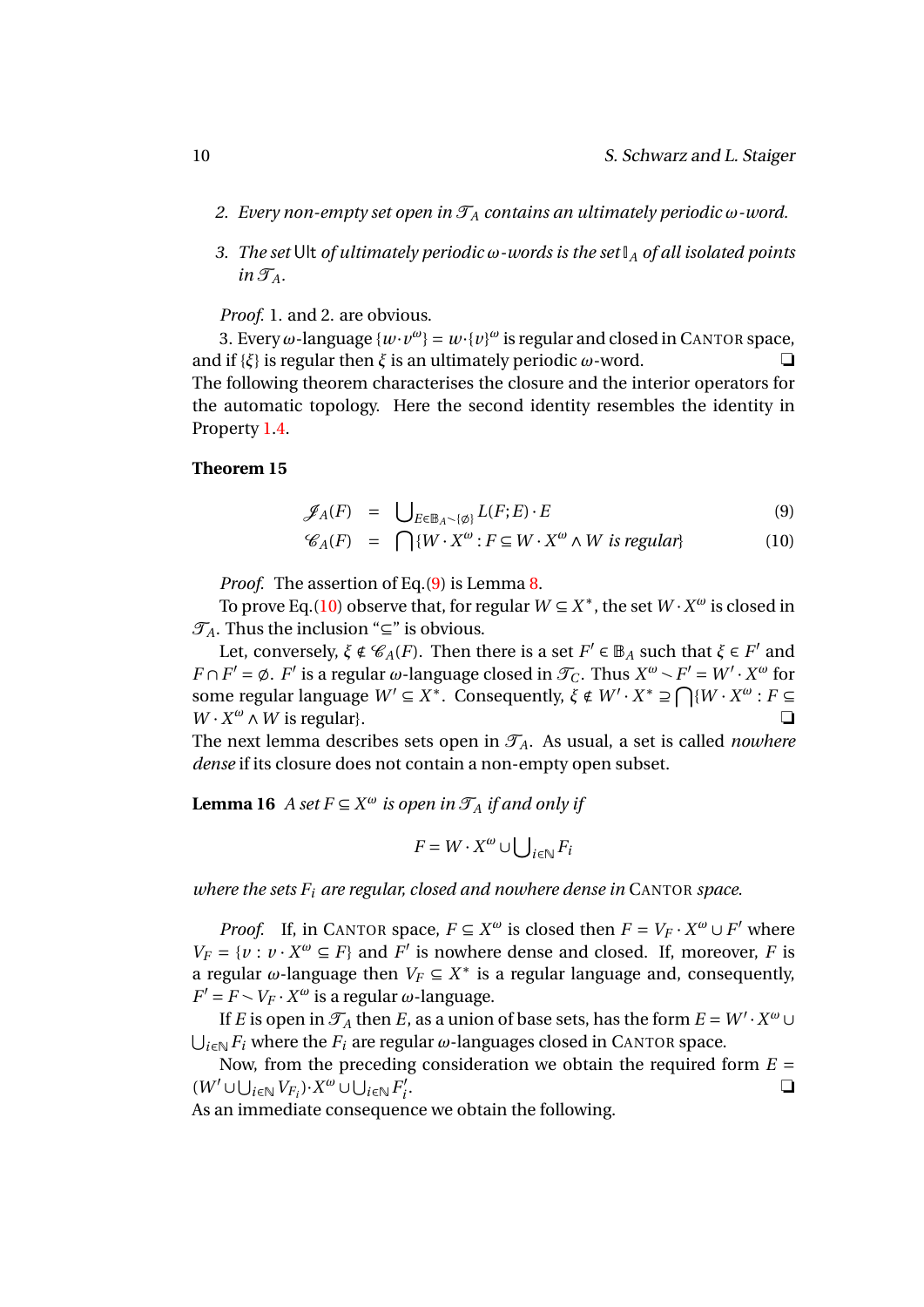**Corollary 17** *Every set open in*  $\mathcal{T}_A$  *is an*  $\mathbf{F}_{\sigma}$ -set *in* CANTOR *space, and every set closed in*  $\mathcal{T}_A$  *is a*  $\mathbf{G}_\delta$ -set *in* CANTOR *space.* 

The converse of Corollary [17](#page-10-1) is not true in general.

**Example 18** Let  $\eta \notin \text{Ult}$  and consider the countable  $\omega$ -language  $F := \{0^n \cdot 1 \cdot \eta :$ *n* ∈ N}.

Then, in CANTOR space,  $F = (\{0\}^{\omega} \cup F) \cap 0^* \cdot 1 \cdot \{0,1\}^{\omega}$  is the intersection of a closed set with an open set, hence, simultaneously an  $\mathbf{F}_{\sigma}$ -set and a  $\mathbf{G}_{\delta}$ -set. As *F* does not contain any ultimately periodic  $\omega$ -word, it cannot be open in  $\mathcal{T}_A$ . Thus  $X^{\omega} \sim F$  is not closed in  $\mathcal{T}_A$ .

Consequently,  $0 \cdot F \cup 1 \cdot (X^{\omega} \setminus F)$  is a set being neither open nor closed in  $\mathcal{T}_A$ but being simultaneously an **-set and a**  $**G**<sub>δ</sub>$ **-set in CANTOR space.** 

<span id="page-11-2"></span>For regular *ω*-languages, however, we have the following. Here the second item shows a difference to the CANTOR topology.

- **Proposition 19** *l*. Let  $F \subseteq X^{\omega}$  be a regular  $\omega$ -language. Then F is an  $\mathbf{F}_{\sigma}$ -set *in* CANTOR *space if and only if F is open in*  $\mathcal{T}_A$ *, and F is a*  $\mathbf{G}_\delta$ -set *in* CANTOR *space if and only if F is closed in*  $\mathcal{T}_A$ *.* 
	- *2. There are clopen sets in*  $\mathcal{T}_A$  *which are not regular.*

*Proof.* 1. In CANTOR space, every regular  $\omega$ -language *F* being an  $\mathbf{F}_{\sigma}$ -set is a countable union of closed regular *ω*-languages (see [\[SW74\]](#page-19-6)).

2. The *ω*-language  $F_{\Box} := \bigcup_{n \in \mathbb{N}} 0^{n^2} \cdot 1 \cdot X^{\omega}$  and its complement  $X^{\omega} \setminus F_{\Box} =$ { $0^{\omega}$ } ∪ ∪<sub>n</sub> is not a square  $0^{n} \cdot 1 \cdot X^{\omega}$  partition the whole space  $X^{\omega} = \{0, 1\}^{\omega}$  into two non-regular  $\omega$ -languages open in  $\mathcal{T}_A$ .

#### <span id="page-11-0"></span>**3.2 Finite-state and regular** *ω***-languages**

In this section we investigate whether finite-state and regular *ω*-languages are preserved by  $\mathscr{J}_A$  and  $\mathscr{C}_A$ .

The first simple result is a consequence of Corollary [12.](#page-8-2)

**Proposition 20** *If*  $F \subseteq X^{\omega}$  *is finite-state the also*  $\mathscr{J}_A(F)$  *and*  $\mathscr{C}_A(F)$  *are finitestate ω-languages.*

<span id="page-11-1"></span>It is, however, not true that the interior or the closure of finite-state *ω*-languages are regular. To this end we consider the set Ult of all ultimately periodic *ω*words.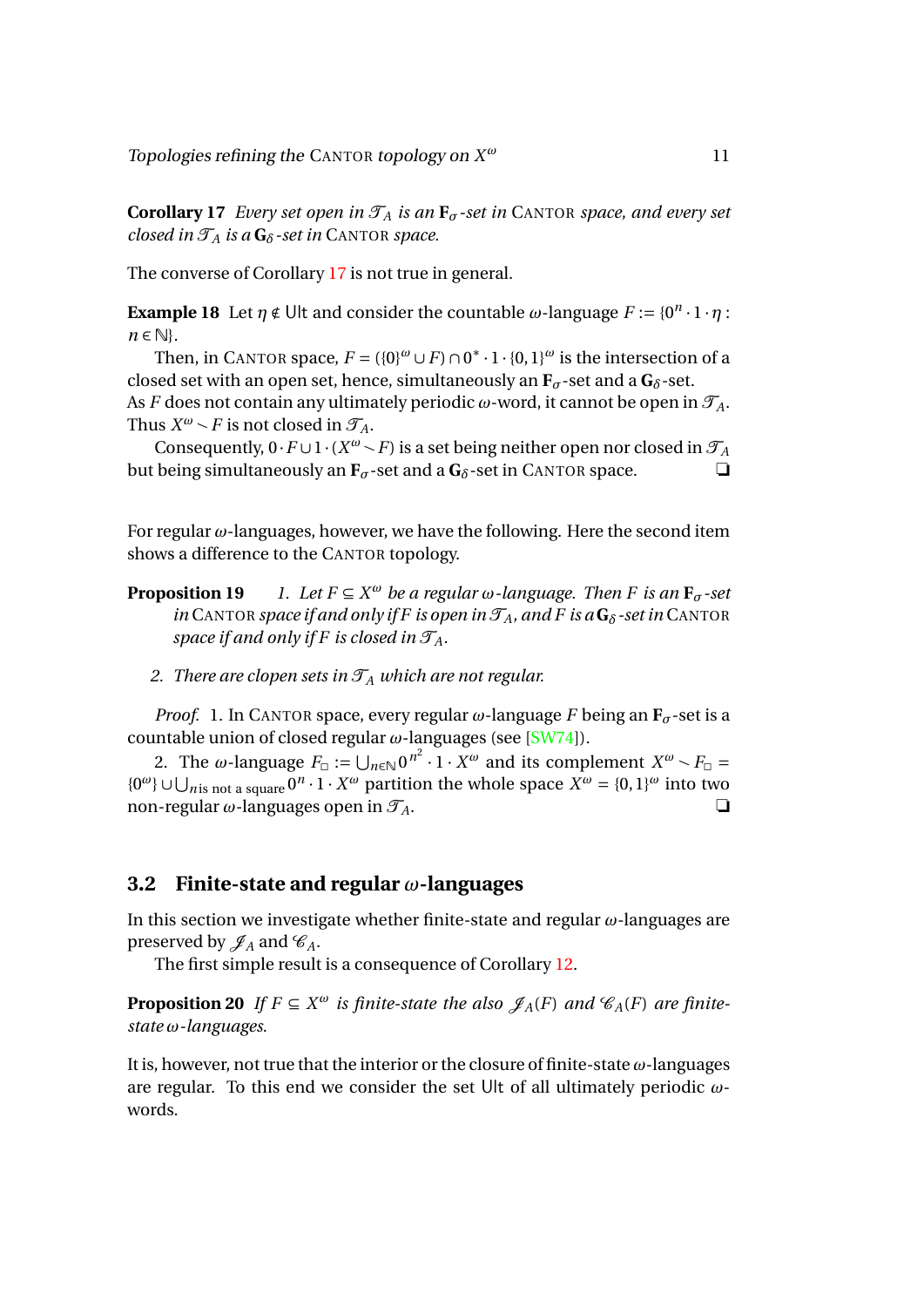**Example 21** The set Ult  $\subseteq X^\omega$  is the set of all isolated points of the topology  $\mathcal{T}_A$ hence open. Thus  $\mathscr{J}_A(U|t) = U|t$ .

Moreover Ult/ $\omega$  = Ult for all  $w \in X^*$ , that is, Ult is a one-state  $\omega$ -language, but Ult is not regular. If we consider, for  $a, b \in X$ ,  $a \neq b$ , the *ω*-language  $F =$ *a* · Ult ∪ *b* · (*X<sup>ω</sup>*  $\sim$  Ult) then *F* is finite-state and we obtain  $\mathscr{J}_A(F) = a \cdot$  Ult and  $\mathscr{C}_A(F) = a \cdot X^\omega \cup b \cdot (X^\omega \setminus \text{Ult})$ . So neither,  $\mathscr{J}_A(F)$  nor  $\mathscr{C}_A(F)$  are regular  $\omega$ languages. ❏

<span id="page-12-1"></span>A still more striking difference to CANTOR topology (see Property [1](#page-5-4)[.5\)](#page-5-6) is the fact that the closure (and also the interior) of a regular *ω*-language need not be regular again.

**Example 22** We use the fact (Lemma [3\)](#page-6-4) that two regular  $\omega$ -languages *E*, *F* already coincide if only  $E \cap \text{Ult} = F \cap \text{Ult}$  and consider  $\mathscr{C}_{A}(\{0,1\}^* \cdot 0^{\omega})$ .

Utilising Eq. [\(10\)](#page-10-0) we get  $\mathcal{C}_A({0, 1}^* \cdot 0^{\omega}) \subseteq \bigcap_{k \in \mathbb{N}} {0, 1}^* \cdot 0^k \cdot {0, 1}^{\omega}$ . Consequently,  $\mathcal{C}_A({0,1}^* \cdot 0^\omega) \cap \overline{U}$  = {0, 1}<sup>\*</sup> ·  $0^\omega$ .

If, now,  $\mathcal{C}_A({0,1}^* \cdot 0^{\omega})$  were a regular *ω*-language, the identity  $\mathscr{C}_A({0,1}^*\cdot0^\omega)={0,1}^*\cdot0^\omega$  would follow. This implies, according to Corollary [17](#page-10-1) that  ${0, 1}^* \cdot 0^\omega$  is a  $\mathbf{G}_\delta$ -set in CANTOR space which is not true.  $\Box$ 

## <span id="page-12-0"></span>**3.3 The alphabetic topologies**

We start with the alphabetic topology which was introduced in [\[DK09\]](#page-18-6). Then we consider a variant of the alphabetic topology. We define both topologies by their respective bases.

**Definition 23** *The* alphabetic topology *is defined by the base*  $\mathbb{B}_{\alpha} := \{w \cdot A^{\omega} : w \in X^* \wedge A \subseteq X\}.$ 

All base sets are regular and closed, so the generated topology  $\mathcal{T}_{\alpha}$  is coarser than the automatic topology  $\mathcal{T}_A$ .

For the next definition we fix the following notation (cf.  $[DK09]$ ). For  $A \subseteq X$ the *ω*-language *A*<sup>im</sup> is the set of all *ω*-words *ξ* ∈ *X<sup>ω</sup>* where exactly the letters in *A* occur infinitely often. In particular,  $A^{im} = X^* \cdot A^{im}$ .

**Definition 24** *The* strong alphabetic topology *is defined by the base*  $\mathbb{B}_s := \{w \cdot (A^{\omega} \cap A^{\text{im}}) : w \in X^* \wedge A \subseteq X\}.$ 

The  $\omega$ -languages in this base  $\mathbb{B}_s$  are regular  $\omega$ -languages and  $\mathbf{G}_\delta$ -sets in CANTOR space but, for  $|A| \geq 2$ , no  $\mathbf{F}_{\sigma}$ -sets in CANTOR space. Thus they are closed but not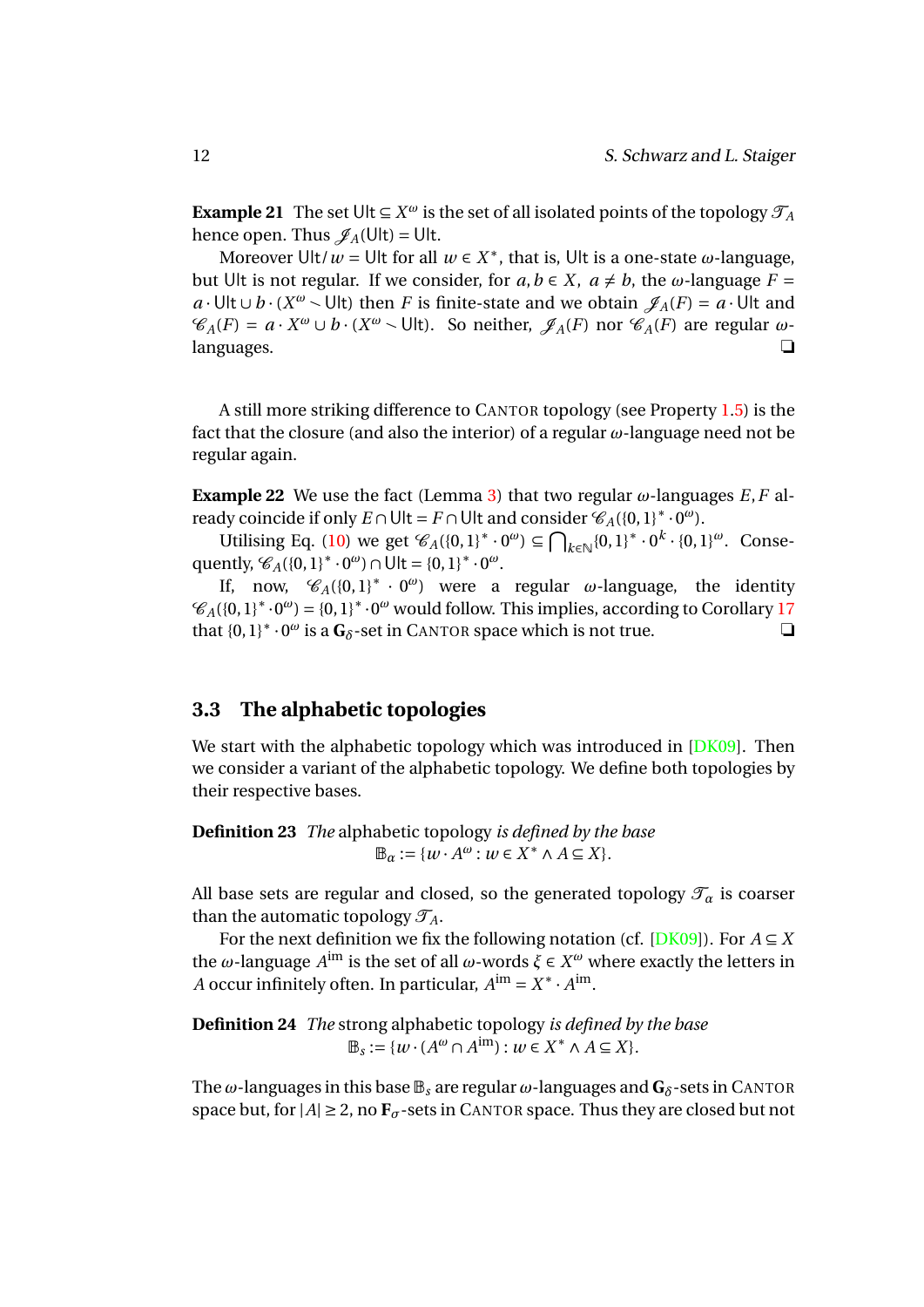open in the automatic topology. This shows that the strong alphabetic topology  $\mathcal{T}_s$  does not coincide with  $\mathcal{T}_A$ .

For both alphabetic topologies suitable finite shift generators  $M_\alpha$  and  $M_s$ for the bases  $\mathbb{B}_\alpha$  and  $\mathbb{B}_s$ , respectively, can be chosen in the following way:

<span id="page-13-1"></span>
$$
M_{\alpha} := \{ A^{\omega} : A \subseteq X \} \text{ and } M_{s} := \{ A^{\omega} \cap A^{\text{im}} : A \subseteq X \}
$$

This yields the following property of the corresponding interior operators.

**Proposition 25**  $\mathscr{J}_{\alpha}(F) = \bigcup_{A \subseteq X} L(F; A^{\omega}) \cdot A^{\omega}$  $\mathscr{J}_s(F) = \bigcup_{A \subseteq X} L(F; A^\omega \cap A^{\text{im}}) \cdot (A^\omega \cap A^{\text{im}})$ 

With Corollary [12](#page-8-2) we obtain the following.

**Corollary 26** *If*  $F \subseteq X^{\omega}$  *is finite-state then*  $\mathscr{J}_{\alpha}(F)$ *,*  $\mathscr{C}_{\alpha}(F)$ *,*  $\mathscr{J}_{s}(F)$  *and*  $\mathscr{C}_{s}(F)$  *are regular ω-languages.*

*Proof.* Here it suffices to observe that the shift generators  $M_{\alpha} := \{A^{\omega} : \emptyset \neq \emptyset\}$ *A* ⊆ *X*} and *M<sub>s</sub>* := {*A<sup>ω</sup>* ∩ *A*<sup>im</sup> :  $\emptyset \neq A \subseteq X$ } fulfil the assumption of Corollary [12.](#page-8-2) □ Corollary [26](#page-13-1) and Example [22](#page-12-1) show that neither of the topologies  $\mathcal{T}_\alpha$  and  $\mathcal{T}_s$ coincides with the automatic topology  $\mathcal{T}_A$ .

This latter fact could be also obtained by considering the set of isolated points  $\mathbb{I}_\alpha$  and  $\mathbb{I}_s$  of the topologies  $\mathcal{T}_\alpha$  and  $\mathcal{T}_s$ , respectively. Since for every isolated point *ξ* the singleton {*ξ*} has to be an element of every base of the topology, we obtain the identity

$$
\mathbb{I}_{\alpha} = \mathbb{I}_{s} = \{w \cdot a^{\omega} : w \in X^* \land a \in X\}.
$$
\n
$$
(11)
$$

### <span id="page-13-0"></span>**3.4 The BÜCHI topology and the hierarchy of topologies**

For the sake of completeness we introduce still another topology which we call BÜCHI topology because its base consists of all regular *ω*-languages.

**Definition 27** *The* BÜCHI topology *is defined by the base*  $\mathbb{B}_B := \{F : F \subseteq X^w \land F \text{ is a regular } \omega \text{-language}\}.$ 

Here, trivially, closure and interior of regular *ω*-languages are again regular.

What concerns closure and interior of regular *ω*-langueges consider the set *F* defined in Example [21.](#page-11-1) One easily verifies that  $\mathscr{J}_B(F) = \mathscr{J}_A(F)$  and  $\mathscr{C}_B(F) =$  $\mathscr{C}_{A}(F)$ .

So *F* is an example of a finite-state *ω*-language having non-regular interior and closure also with respect to  $\mathcal{T}_B$ . Thus, no base for the BÜCHI topology has a subset fulfilling the assumption of Corollary [12.](#page-8-2)[2.](#page-9-2)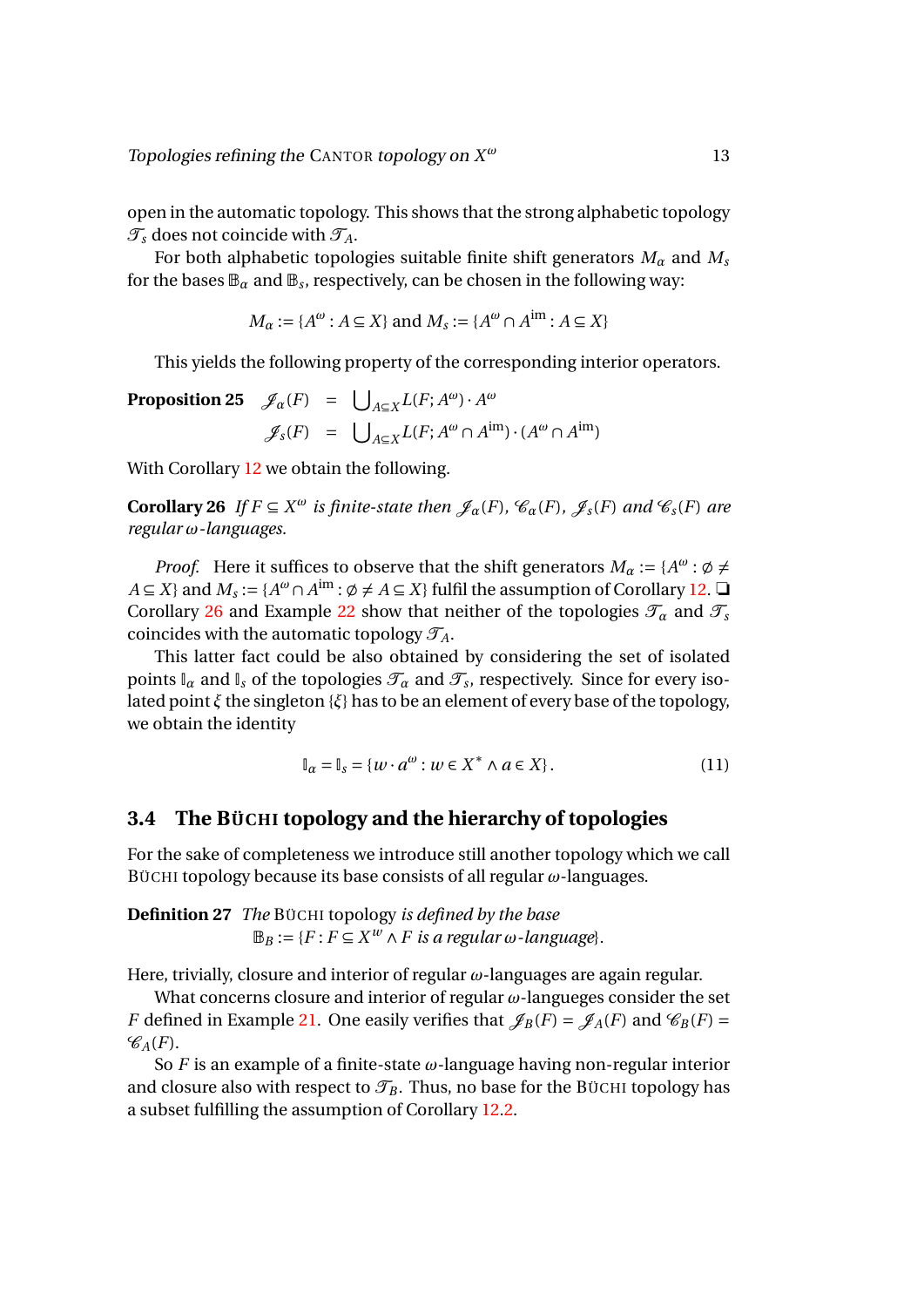Arguing in the same way as for  $\mathcal{T}_{\alpha}$  and  $\mathcal{T}_{s}$  we obtain that the set of isolated points of the BÜCHI topology is  $I_B = \bigcup I$ .

Next we show that the following inclusion relation holds for the topologies considered so far. All inclusions are proper and other ones than the indicated do not exist.



First, the obvious inclusions  $\mathbb{B}_B \supseteq \mathbb{B}_A \supseteq \mathbb{B}_\alpha \supseteq \mathbb{B}_C$  and  $\mathbb{B}_B \supseteq \mathbb{B}_s$  imply the inclusions except for  $\mathcal{T}_s \supseteq \mathcal{T}_\alpha$ . This latter follows from the fact that in virtue of the identity

$$
w \cdot A^{\omega} = \bigcup_{B \subseteq A} \bigcup_{v \in A^*} (w \cdot v \cdot B^{\omega} \cap B^{\text{im}})
$$
 (12)

every base set of  $\mathcal{T}_{\alpha}$  is open in  $\mathcal{T}_{s}$ .

To show the properness of the inclusions, we observe that the set of isolated points of the above topologies satisfy  $\mathbb{I}_C = \emptyset$ ,  $\mathbb{I}_\alpha = \mathbb{I}_s = \{w \cdot a^{\omega} : w \in X^* \land a \in X\}$ and  $I_A = I_B = \text{Ult. Thus } \mathcal{T}_\alpha \neq \mathcal{T}_C$  and  $\mathcal{T}_A \nsubseteq \mathcal{T}_s$ .

The converse relation  $\mathcal{T}_s \not\subseteq \mathcal{T}_A$  follows from the above mentioned fact that the sets  $A^{\omega} \cap A^{\text{im}}$  for  $2 \leq |A|$  are open in  $\mathcal{T}_s$  but, since they are regular  $\omega$ -languages not being  $\mathbf{F}_{\sigma}$ -sets in CANTOR space, according to Proposition [19](#page-11-2) not open in  $\mathcal{T}_A$ .

#### <span id="page-14-0"></span>**3.5 Metrisability**

In this part we show that all the above topologies are metrisable. To this end we observe that for every topology, the sets contained in the above introduced bases are not only open but also closed. For  $\mathcal{T}_C$  this is known, for  $\mathcal{T}_\alpha$  and  $\mathcal{T}_A$ the base sets are even closed in CANTOR space. For  $\mathcal{T}_B$  this follows because  $\mathbb{B}_B$ is closed under complementation. Finally, the identity

$$
X^{\omega} \sim (w \cdot A^{\omega} \cap A^{\text{im}}) = \bigcup_{\substack{\nu \neq w \\ |\nu| = |\nu|}} v \cdot X^{\omega} \cup \bigcup_{B \neq A} B^{\text{im}}
$$
(13)

shows that  $\mathbb{B}_s$  consists of sets closed in  $\mathcal{T}_s$ .

To show the metrisability of all spaces we refer to Theorem 4.2.9 of [\[En77\]](#page-18-11) which states the following.

**Theorem 28** Let  $\mathcal X$  be a topological space with a countable base. Then  $\mathcal X$  is *metrisable if and only if*  $X$  *is a regular topological space.*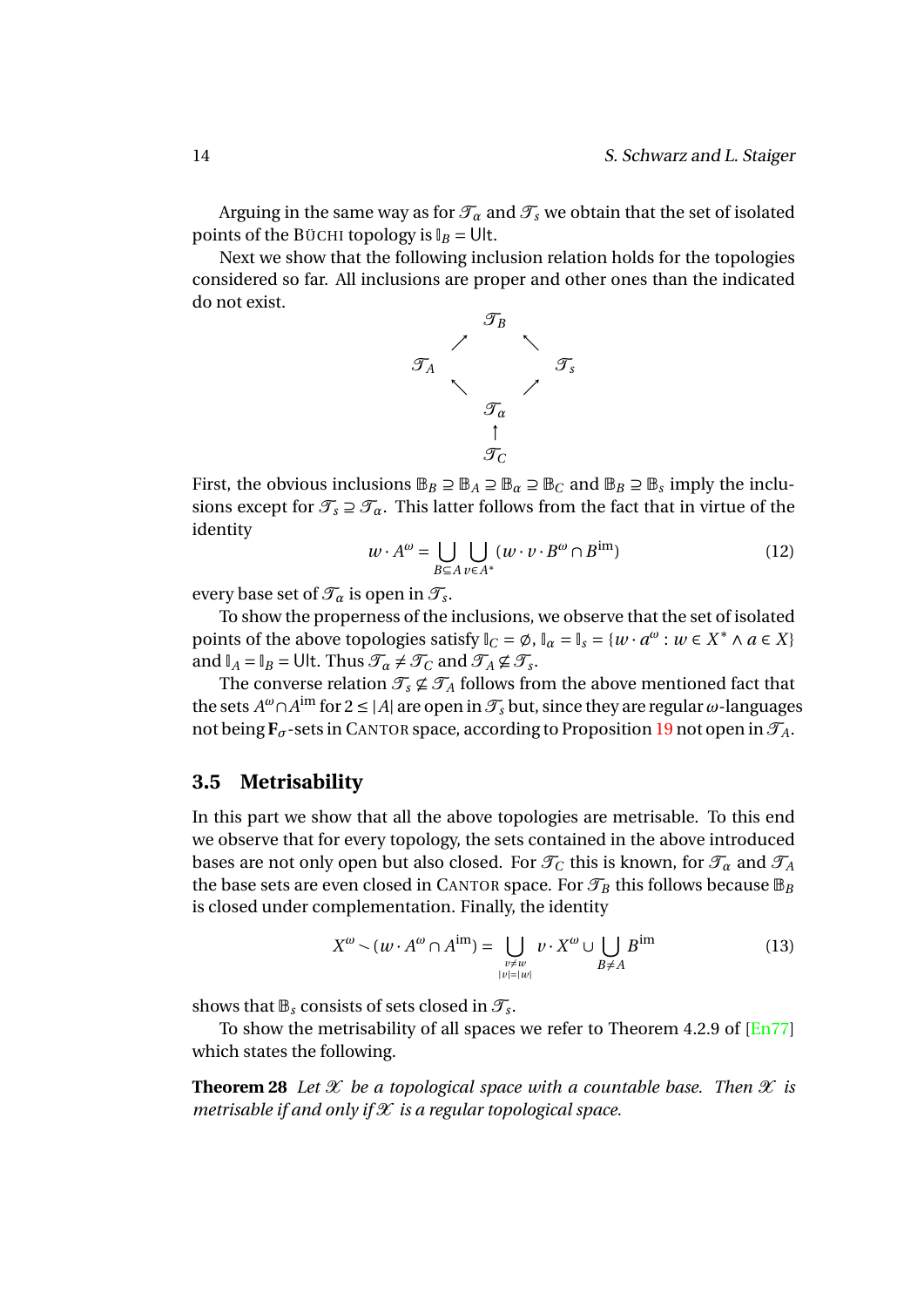A topological space  $\mathscr X$  is called *regular* if every finite set is closed and for every point *p*  $\in \mathcal{X}$  and every closed set *M*  $\subseteq \mathcal{X}$ , *p*  $\notin M$ , there are disjoint open sets  $O_1$ ,  $O_2$  such that  $p \in O_1$  and  $M \subseteq O_2$ . In particular, this condition is satisfied if every finite subset of  $\mathcal X$  is closed and  $\mathcal X$  has a base consisting of closed sets.

<span id="page-15-3"></span>Thus we obtain our result.

**Theorem 29** *Each of the topologies*  $\mathcal{T}_C$ *,*  $\mathcal{T}_\alpha$ *,*  $\mathcal{T}_A$ *,*  $\mathcal{T}_s$  *and*  $\mathcal{T}_B$  *is metrisable.* 

# <span id="page-15-0"></span>**4 Topologies Obtained by Adding Isolated Points**

All topologies  $\mathcal{T}_A$ ,  $\mathcal{T}_B$ ,  $\mathcal{T}_s$  and  $\mathcal{T}_\alpha$  on  $X^\omega$  considered so far have isolated points. In particular, all their isolated points belong to the set of ultimately periodic *ω*words Ult. In this section we are going to investigate in more detail topologies on *X <sup>ω</sup>* which are obtained from CANTOR topology by adding all elements of a certain fixed set  $\mathbb{I} \subseteq X^{\omega}$  as isolated points to the base  $\mathbb{B}_C$ .

**Definition 30** *Let*  $\mathbb{I}$  ⊆  $X^{\omega}$ *. Define*  $\mathcal{T}_{\mathbb{I}}$  *as the topology*  $(X^{\omega}, \mathcal{O}_{\mathbb{I}})$  *generated by the base*  $\mathbb{B}_{\mathbb{I}} := \mathbb{B}_C \cup \{ \{\xi\} : \xi \in \mathbb{I} \}.$ 

# <span id="page-15-1"></span>**4.1 General properties**

First we characterise the closure  $\mathscr{C}_\mathbb{I}$  in the space  $(X^\omega,\mathscr{O}_\mathbb{I})$ . To this end observe that  $\xi \notin \mathcal{C}_\mathbb{I}(F)$  if and only if there is a base set  $E \in \mathbb{B}_\mathbb{I}$  such that  $\xi \in E$  and  $E \cap F = \emptyset$ . This yields the following.

$$
X^{\omega} \sim \mathscr{C}_{\mathbb{I}}(F) = \bigcup \{ w \cdot X^{\omega} : w \cdot X^{\omega} \cap F = \emptyset \} \cup (\mathbb{I} \setminus F) \tag{14}
$$

By complementation, we obtain the following connection to the closure in CAN-TOR space,  $\mathcal{C}(F) = {\xi : \textbf{pref}(\xi) \subseteq \textbf{pref}(F)}$ .

<span id="page-15-2"></span>
$$
\mathscr{C}_{\mathbb{I}}(F) = \mathscr{C}(F) \cap ((X^{\omega} \setminus \mathbb{I}) \cup F) \n= F \cup (\mathscr{C}(F) \setminus \mathbb{I})
$$
\n(15)

An immediate consequence of Eq. [\(15\)](#page-15-2) is the following.

**Corollary 31** *If*  $F \supseteq X^\omega \setminus \mathbb{I}$  *then F is closed in*  $\mathcal{T}_\mathbb{I}$ *.* 

We call a point  $\xi \in X^\omega$  an *accumulation point* of a set  $F \subseteq X^\omega$  with respect to a topology  $\mathcal{T} = (X^{\omega}, \mathcal{O})$  provided every open set *E* containing *ξ* contains a point of  $F \setminus \{\xi\}$ . This is equivalent to the requirement that every base set (in any base for  $(X^{\omega}, \mathcal{O})$ ) *E* containing *ξ* contains a point of  $F \setminus \{\xi\}$ .

**Theorem 32** In the space  $(X^{\omega}, \mathcal{O}_{\mathbb{I}})$  the set  $X^{\omega} \sim \mathbb{I}$  is the set of accumulation points *of the whole space.*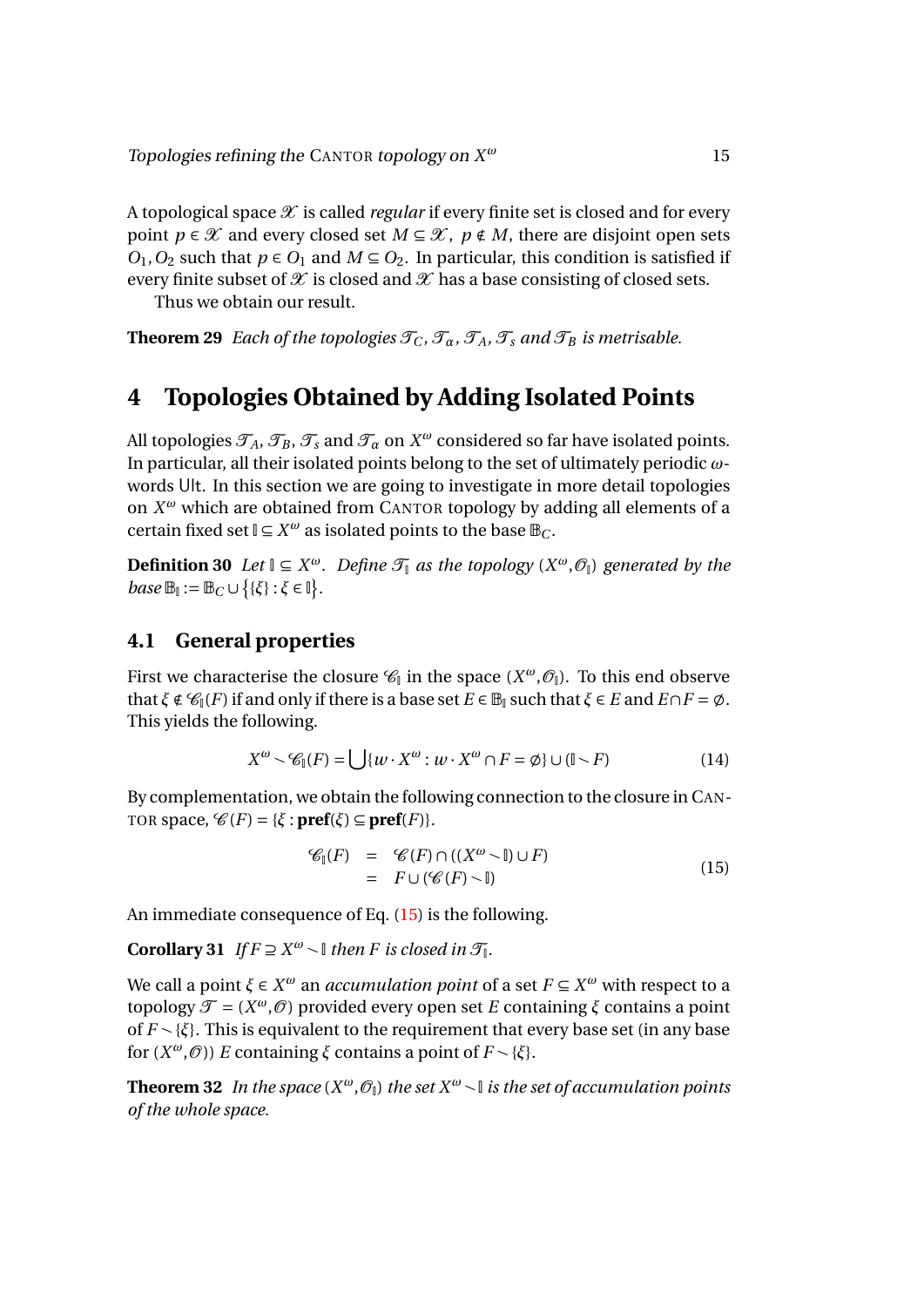*Proof.* Let *M* be the set of accumulation points of the whole space. Then, obviously,  $M \cap \mathbb{I} = \emptyset$ .

Conversely, if  $\xi \notin \mathbb{I}$  then every base set containing  $\xi$  is of the form  $w \cdot X^{\omega}$ , thus contains infinitely many points of  $X^{\omega}$ . *<sup>ω</sup>*. ❏ Next we turn to metrisability of the topologies. Since our spaces (*X<sup>ω</sup>, Θ*<sub>I</sub>) do not necessarily have a countable base, we cannot conclude metrisability as in Theorem [29.](#page-15-3)

<span id="page-16-3"></span>Therefore we use the HANAI-MORITA-STONE-Theorem (cf. [\[En77,](#page-18-11) Theorem 4.47])

**Theorem 33 (HANAI, MORITA, STONE)** *Let*  $\mathcal{M}_1 = (M_1, \mathcal{O}_1)$ ,  $\mathcal{M}_2 = (M_2, \mathcal{O}_2)$  *be topological spaces. If*  $\mathcal{M}_1$  *is metrisable and there is a surjective mapping*  $\Psi : M_1 \rightarrow M_2$ such that  $\Psi(M)$  is closed whenever  $M \subseteq M_1$  is closed then the following are equiv*alent.*

- *1.* M<sup>2</sup> *is metrisable, and*
- <span id="page-16-2"></span>*2. M*<sub>2</sub> *has a base* **B** *such that for every m* ∈ *M*<sub>2</sub> *the set*  $\mathbb{B}_m := \{B : B \in \mathbb{B} \land m \in B\}$ *is countable.*[4](#page-16-1)

It is now obvious that every topological space  $(X^{\omega}, \mathcal{O}_{\mathbb{I}})$  satisfies the Condition [2](#page-16-2) of Theorem [33.](#page-16-3) In fact, for *ξ* ∈  $X^ω$  it holds  $\mathbb{B}_{\mathbb{I},\xi} = \{w \cdot X^ω : w ⊂ \xi\} ∪ \{\xi\}$  or  $\mathbb{B}_{\mathbb{I},\xi} =$  $\{w \cdot X^{\omega} : w \sqsubset \xi\}$  according to whether  $\xi \in \mathbb{I}$  or not.

If we use as  $\Psi$  the identity mapping from CANTOR space  $(X^\omega, \mathscr{O}_C)$  to  $(X^\omega, \mathscr{O}_I)$ then Ψ trivially satisfies the hypothesis of the HANAI-MORITA-STONE-Theorem and we obtain the following.

**Theorem 34** *Let*  $\mathbb{I} \subseteq X^{\omega}$ *. Then the topology*  $\mathcal{T}_{\mathbb{I}} = (X^{\omega}, \mathcal{O}_{\mathbb{I}})$  *is metrisable.* 

### <span id="page-16-0"></span>**4.2** *U***-***δ***-topology**

In this section we show that the topology  $\mathcal{T}_{\mathbb{I}}$  admits a nice metrisation resem-bling Eq. [\(5\)](#page-5-7) provided the set  $\mathbb{I}$  is an  $\mathbf{F}_{\sigma}$ -set in CANTOR space.

Let  $U \subseteq X^*$  be a fixed language and define  $U^{\delta} := \{ \xi : \xi \in X^{\omega} \wedge |\textbf{pref}(\xi) \cap U| =$  $\aleph_0$ . Then the following holds true.

**Lemma 35** *A subset*  $F \subseteq X^{\omega}$  *is a*  $G_{\delta}$ -set *in* CANTOR *space if and only if there is a*  $U \subseteq X^*$  *such that*  $F = U^{\delta}$ .

Next, following [\[St87\]](#page-18-5), using the language *U* we introduce a topology on *X ω*.

<span id="page-16-1"></span> $^{4}$ *M*<sub>2</sub> is second countable.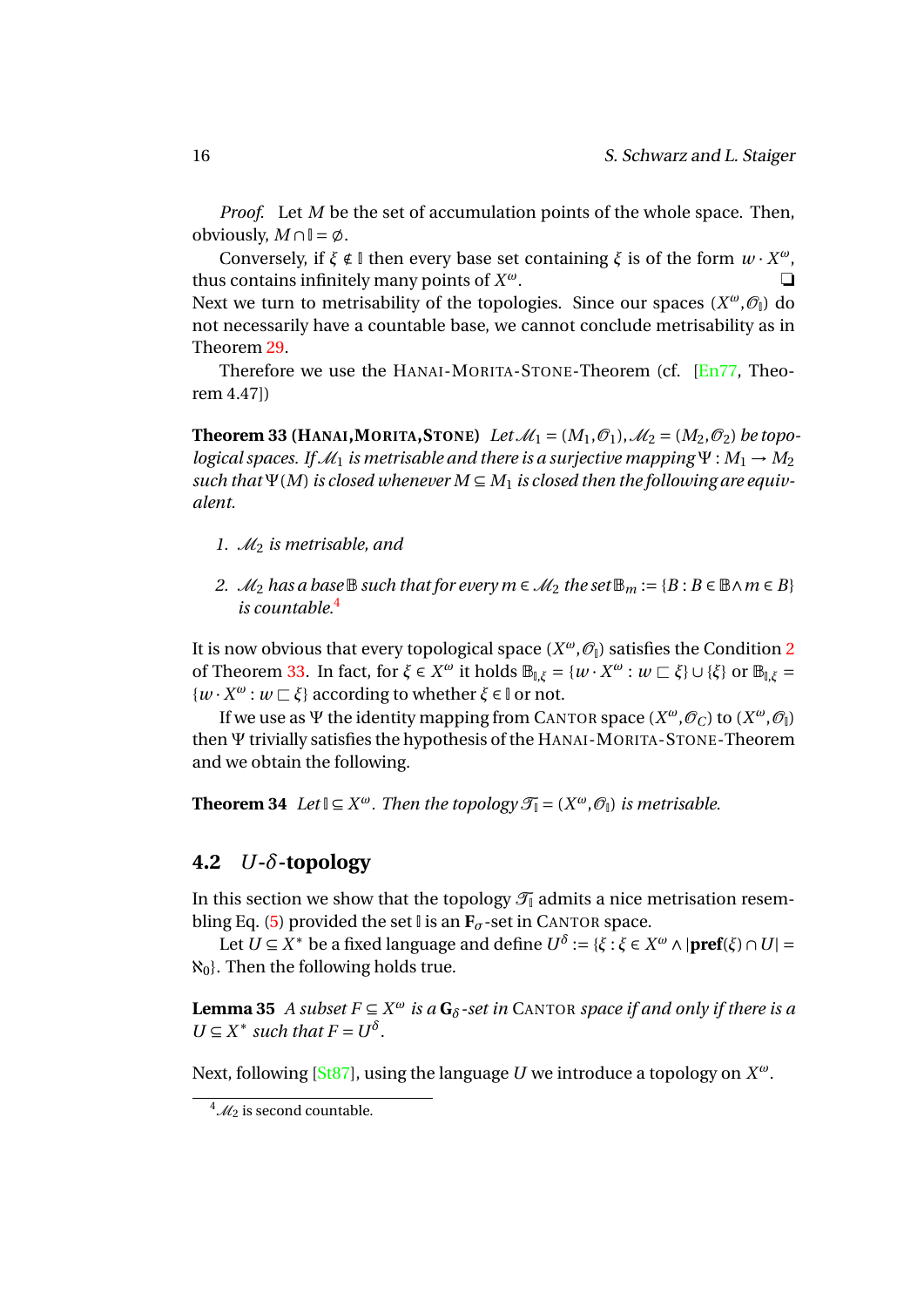Topologies refining the CANTOR topology on *X*

**Definition 36 (***U***-** $\delta$ **-topology**) *The U***-** $\delta$ -topology *of*  $X^{\omega}$  *is the metric topology generated by the following metric*

<span id="page-17-1"></span>
$$
\varrho_U(\xi,\eta) := \left\{ \begin{array}{ll} 0, & if \xi = \eta \ , \ and \\ |X|^{-|\textbf{pref}(\xi) \cap \textbf{pref}(\eta) \cap U|}, & otherwise. \end{array} \right.
$$

This topology has the following properties (see [\[St87,](#page-18-5) [St03,](#page-19-4) [St05\]](#page-19-3)). Denote by  $\mathcal{C}_U$  the topological closure induced by the metric  $\rho_U$ .

**Proposition 37**  $1.$  In the U-δ-topology of  $X^\omega$  every point in  $\mathbb{I}_U := X^\omega \smallsetminus U^\delta$  is *an isolated point.*

<span id="page-17-2"></span>2. 
$$
\mathcal{C}_U(F) = \mathcal{C}(F) \cap (U^\delta \cup F) = F \cup (\mathcal{C}(F) \cap U^\delta)
$$

Now Proposition [37.](#page-17-1)[2](#page-17-2) in connection with Eq. [\(15\)](#page-15-2) shows that, for  $\mathbb{I}:=X^\omega\smallsetminus U^\delta$ the *U*- $\delta$ -topology of  $X^{\omega}$  coincides with  $\mathcal{T}_{\mathbb{I}}$ .

Next we consider the set of isolated point s of the topologies  $\mathcal{T}_\alpha$  ,  $\mathcal{T}_s$  ,  $\mathcal{T}_A$  and  $\mathcal{T}_B$ . Recall that  $\mathbb{I}_\alpha = \mathbb{I}_s = \bigcup_{a \in X} X^* \cdot a^\omega$  and  $\mathbb{I}_A = \mathbb{I}_B = \bigcup \mathbb{I}$ . Both sets are  $\mathbf{F}_\sigma$ -sets in CANTOR space. Thus the following holds true.

**Proposition 38** *One can construct languages U<sup>α</sup> and U<sup>A</sup> such that the set of isolated points of the*  $U_\alpha$  - $\delta$  -topology of  $X^\omega$  is  $\mathbb{I}_\alpha = \bigcup_{a \in X} X^* \cdot a^\omega$ , and the set of isolated *points of the U<sub>A</sub>* $\text{-}\delta$ -*topology of*  $X^{\omega}$  *is*  $\mathbb{I}_A = \text{Ult}.$ 

For the case  $\mathbb{I} = \bigcup_{a \in X} X^* \cdot a^\omega$  one obtains a regular language  $U_\alpha$ .

**Corollary 39** *It holds*  $\mathbb{I}_\alpha = X^\omega \setminus (\bigcup_{a,b\in X, a\neq b} X^* \cdot ab)^\delta$ .

### <span id="page-17-0"></span>**4.3 Shift-invariance**

Finally, we derive a necessary and sufficient condition when a topology  $\mathcal{T}_{\parallel}$  has a shift-invariant base. To this end we use the results of Section [2.](#page-6-1)

**Lemma 40** *A topology*  $\mathcal{T}_{\parallel}$  *has a shift-invariant base if and only if*  $\parallel = \parallel / w$  *for all*  $w \in X^*$ .

*Proof.* For every isolated point  $\xi \in \mathbb{I}$  the set  $\{\xi\}$  is open in  $\mathcal{T}_\mathbb{I}$ . Thus according to Lemma [10](#page-8-1) and Corollary [11](#page-8-3) also  $\{\xi\}/w$  and  $\{w \cdot \xi\}$  are open. This shows the required identity.

Conversely, if  $\mathbb{I} = \mathbb{I}/w$  for all  $w \in X^*$  then, obviously, the base  $\mathbb{B}_C \cup \{\{\xi\} : \xi \in \mathbb{I}\}\$ is shift-invariant. ❏

Having this necessary and sufficient condition one easily verifies that adding isolated points may result in non-shift-invariant refinements of CANTOR topology.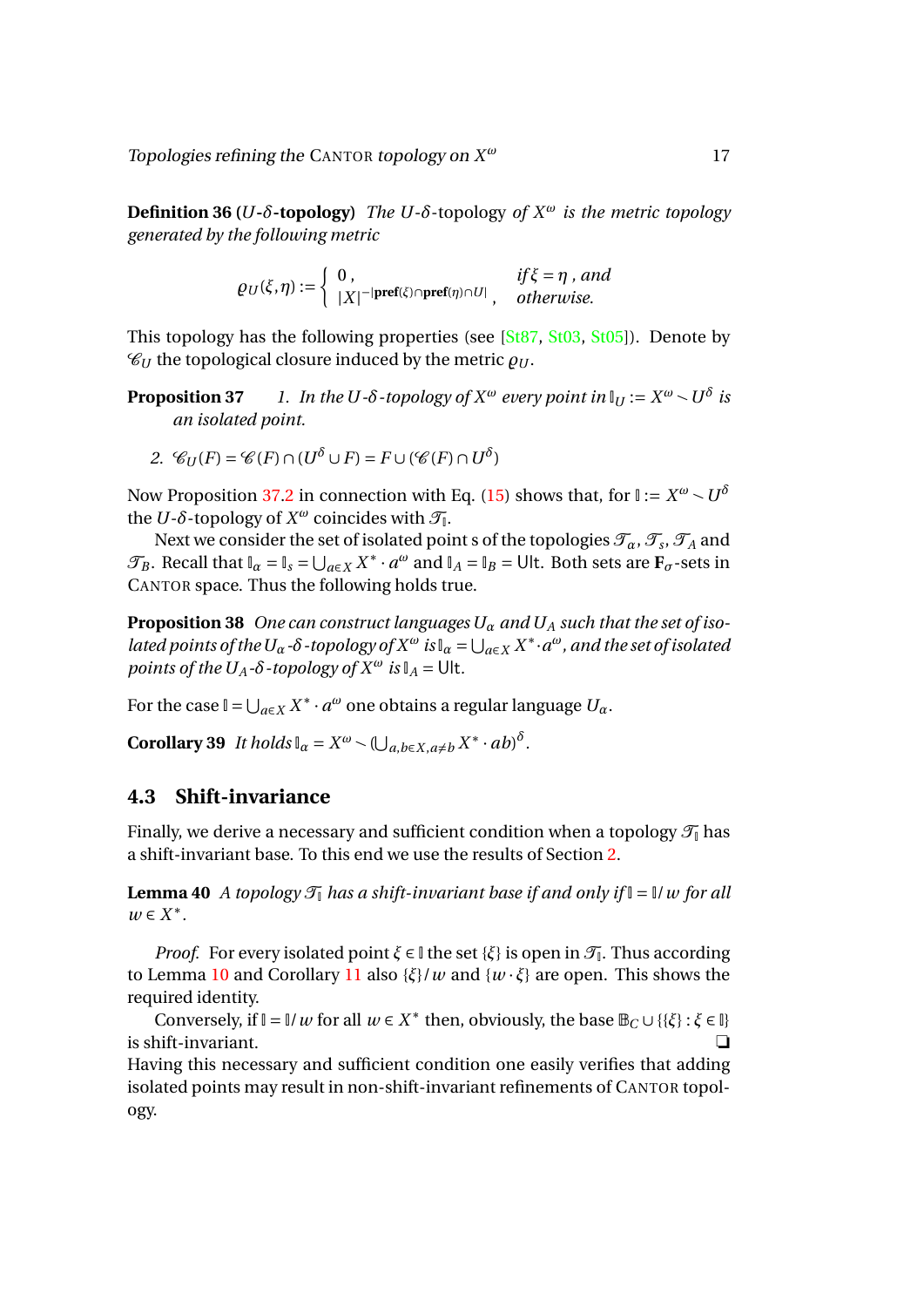# **References**

- <span id="page-18-7"></span>[CM03] Calude, C.S., Marcus, S. and Staiger, L., A topological characterization of random sequences, Inform. Process. Lett., Vol. 88 (2003), 245–250.
- <span id="page-18-3"></span>[CJ09] Calude, C.S., Jürgensen H., and Staiger, L., Topology on words, Theoret. Comput. Sci. 410 (2009), 2323–2335
- <span id="page-18-6"></span>[DK09] Diekert, V. and Kufleitner, M., Fragments of first-order logic over infinite words, In (S. Albers and J.-Y. Marion, eds.), STACS 2009, Freiburg, Germany, February 26-28, 2009, Proceedings, 325–336. Online proceedings at DROPS and HAL, 2009.
- <span id="page-18-11"></span>[En77] Engelking, R., *General Topology*, Państwowe wydawnictwo naukowe, Warszawa 1977.
- <span id="page-18-8"></span>[FS01] Fernau, H. and Staiger, L., Iterated function systems and control languages, Inform. and Comput., Vol. 168 (2001), 125–143.
- <span id="page-18-1"></span>[HR86] Hoogeboom, H.J. and Rozenberg, G., Infinitary languages: Basic theory and applications to concurrent systems. In: Current Trends in Concurrency. Overviews and Tutorials (J.W. de Bakker, W.-P. de Roever and G. Rozenberg eds.), Lect. Notes Comput. Sci. 224, Springer-Verlag, Berlin 1986, 266–342.
- <span id="page-18-0"></span>[PP04] Perrin, D. and Pin, J.-E.. *Infinite Words*, Elsevier, Amsterdam 2004.
- <span id="page-18-10"></span>[Pr80] Prodinger, H.. Topologies on free monoids induced by closure operators of a special type. RAIRO Inform. Théor. Appl., 14(1980) 2, 225–237.
- <span id="page-18-4"></span>[Re86] Redziejowski, R.R., Infinite word languages and continuous mappings. Theoret. Comput. Sci. 43 (1986) 1, 59–79.
- <span id="page-18-12"></span>[RS97] Rozenberg, G. and Salomaa, A. (eds.), *Handbook of formal languages*, Springer, Berlin (1997).
- <span id="page-18-9"></span>[St83] Staiger, L., Finite-State *ω*-Languages, J. Comput. Syst. Sci. 27 (1983) 3, 434–448.
- <span id="page-18-5"></span>[St87] Staiger, L., Sequential Mappings of *ω*-Languages, RAIRO Inform. Théor. Appl., 21 (1987) 2, 147–173.
- <span id="page-18-2"></span>[St97] Staiger, L., *ω*-languages, In [\[RS97\]](#page-18-12), Vol. 3, 339–387.